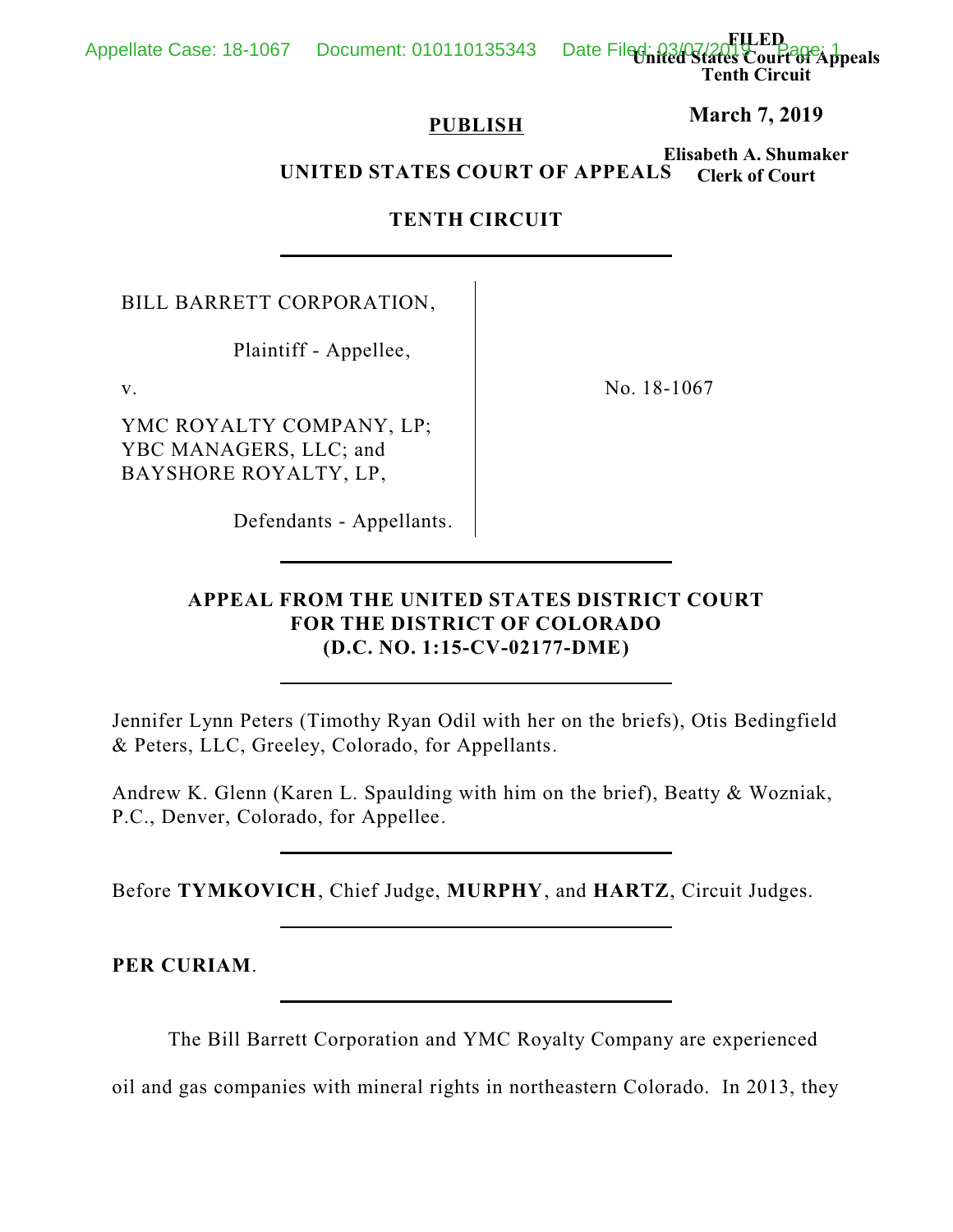had the opportunity to jointly develop two oil wells. To facilitate the drilling operations, YMC executed documents authorizing joint expenditures, accepting responsibility for costs, and electing to participate and share in the revenues. But after depositing nearly \$150,000 in revenues, YMC asserted it had never entered into an enforceable joint operating agreement with Barrett and declined to pay its share of the costs. Barrett sued for breach of contract. A jury ultimately found in favor of Barrett. The district court denied YMC's motions for judgment as a matter of law and for a new trial, and this appeal followed.

We conclude the parties formed an enforceable contract under Colorado law and a reasonable jury could conclude the parties should be held to their bargain. We also hold the district court properly exercised its gatekeeper functions for the admission of expert testimony and did not abuse its discretion in excluding YMC's expert witness. Finally, we hold the district court's comments during the exclusion of YMC's expert witness did not improperly influence the jury.

# **I. Background**

To further the development of drilling operations in Colorado's Greasewood Flats oil field, Barrett sent a proposal to YMC in January 2013. Ijaz Rehman, controller of YMC, executed Barrett's proposal letter and the attached "Authorization for Expenditure" form (AFE) for the Greasewood 11-21H Well.

-2-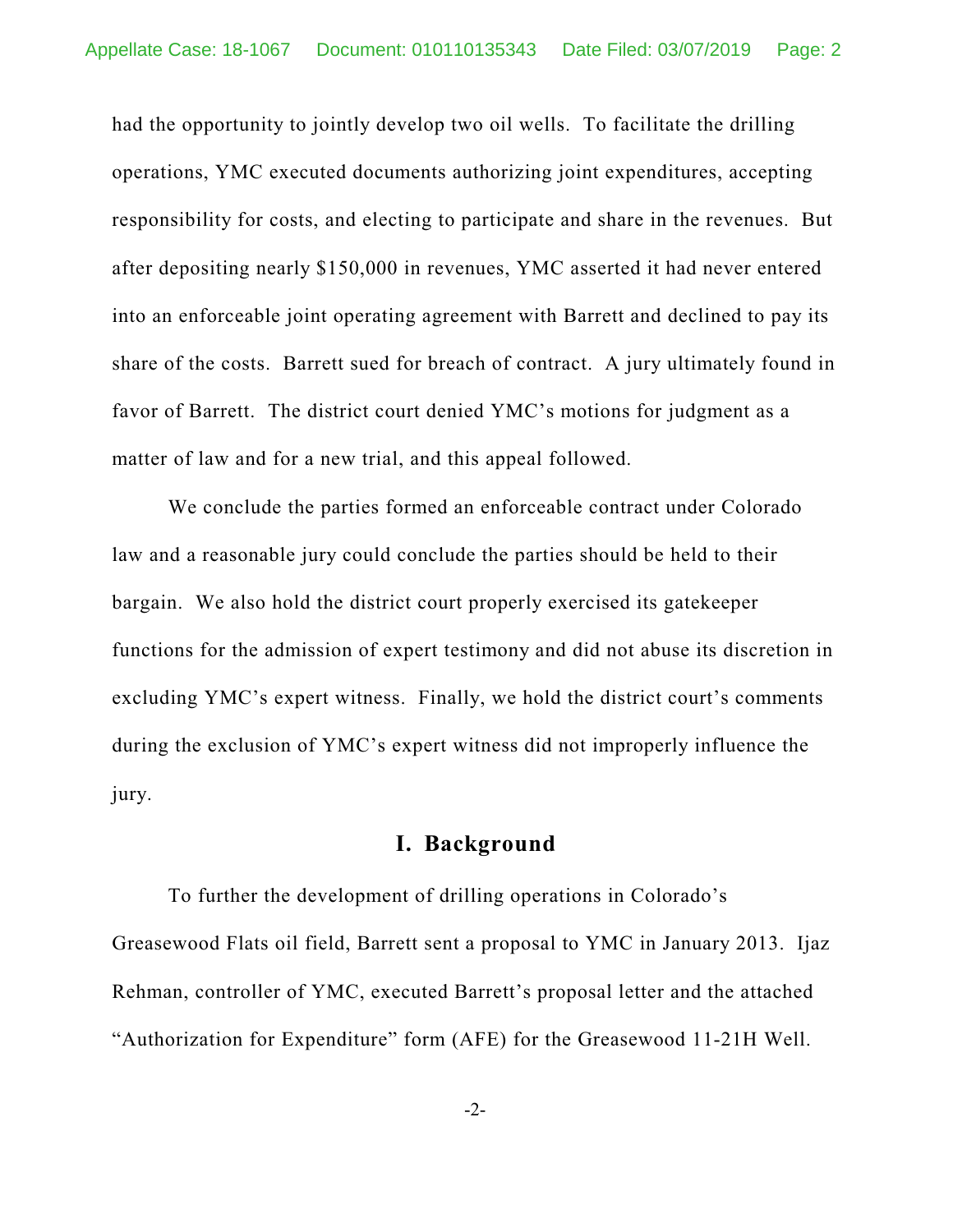The proposal letter provided that Barrett "is hereby offering [YMC] an opportunity to participate in the [11-21 Well] . . . by paying your proportionate share of the costs." App. 3638. The letter further stated if YMC elected to participate, it must "indicate [its] approval by signing in the space provided below and as provided on the AFE." *Id.* Once participation was confirmed, Barrett would then furnish its "proposed form of Joint Operating Agreement for your review and approval." *Id.*

The space provided on the proposal letter listed three options. Mr. Rehman checked the box "I/we elect to participate in the drilling of the Greasewood 11- 21H Well. Enclosed is my/our signed AFE." *Id.* at 3639. Mr. Rehman then signed the signature block, initialed the AFE on the first and last pages, and notarized the instrument. The AFE listed the total estimated cost of the 11-21 Well and YMC's proportionate share of those costs based on a proposed 12.5% working interest.

About two months later, Mr. Rehman executed a second proposal letter and AFE pertaining to the Greasewood 10-20 Well. This time, Barrett's proposal offered an 18.75% working interest in the Well. The documents contained substantially the same terms as previously, but additionally emphasized that, "[w]hile this is an estimate and actual costs may be higher or lower, execution of the AFE constitutes agreement to pay the actual costs. We understand that you

-3-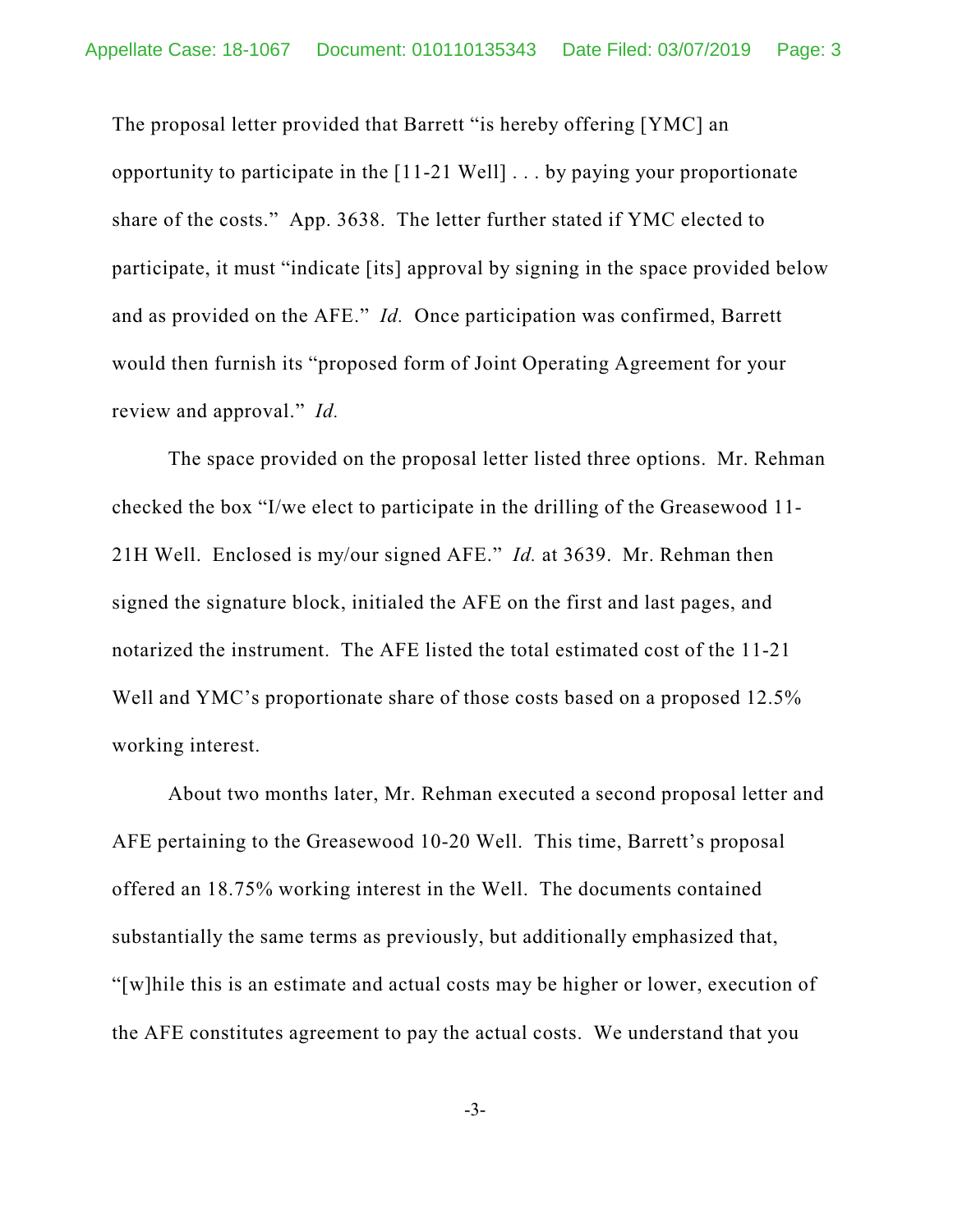will tender your share of the costs outlined in the AFE at the time the well is commenced." *Id.* at 3654. Once again, Mr. Rehman signed the signature block, initialed the AFEs, and notarized the instrument.

In August 2013, YMC executed two division orders that listed YMC as owning 12.5% of the working interest in the 11-21 Well and 18.75% in the 10-20 Well. Internal YMC communications introduced at trial also indicated that YMC believed it owned a working interest in both wells. Most tellingly, Barrett sent monthly revenue checks and statements to YMC from September 2013 to July 2014 for YMC's ownership interests in the wells. YMC ultimately deposited \$148,165.26 in revenue. In July 2014, however, the relationship deteriorated. Barrett ceased paying YMC when it learned YMC refused to pay its share of the costs and denied the existence of a contract. Barrett sued YMC for breach of contract.

The jury found YMC breached its contracts and awarded Barrett damages. Following the trial, YMC renewed its motion for judgment as a matter of law and moved for a new trial, arguing there was insufficient evidence indicating contractual formation, AFEs are unenforceable as a matter of law, and no reasonable jury could find mutual assent to contract. YMC also argued the court committed reversible error in excluding its expert witness on industry custom and practice (while allowing Barrett's expert witness) and in making unfair comments

-4-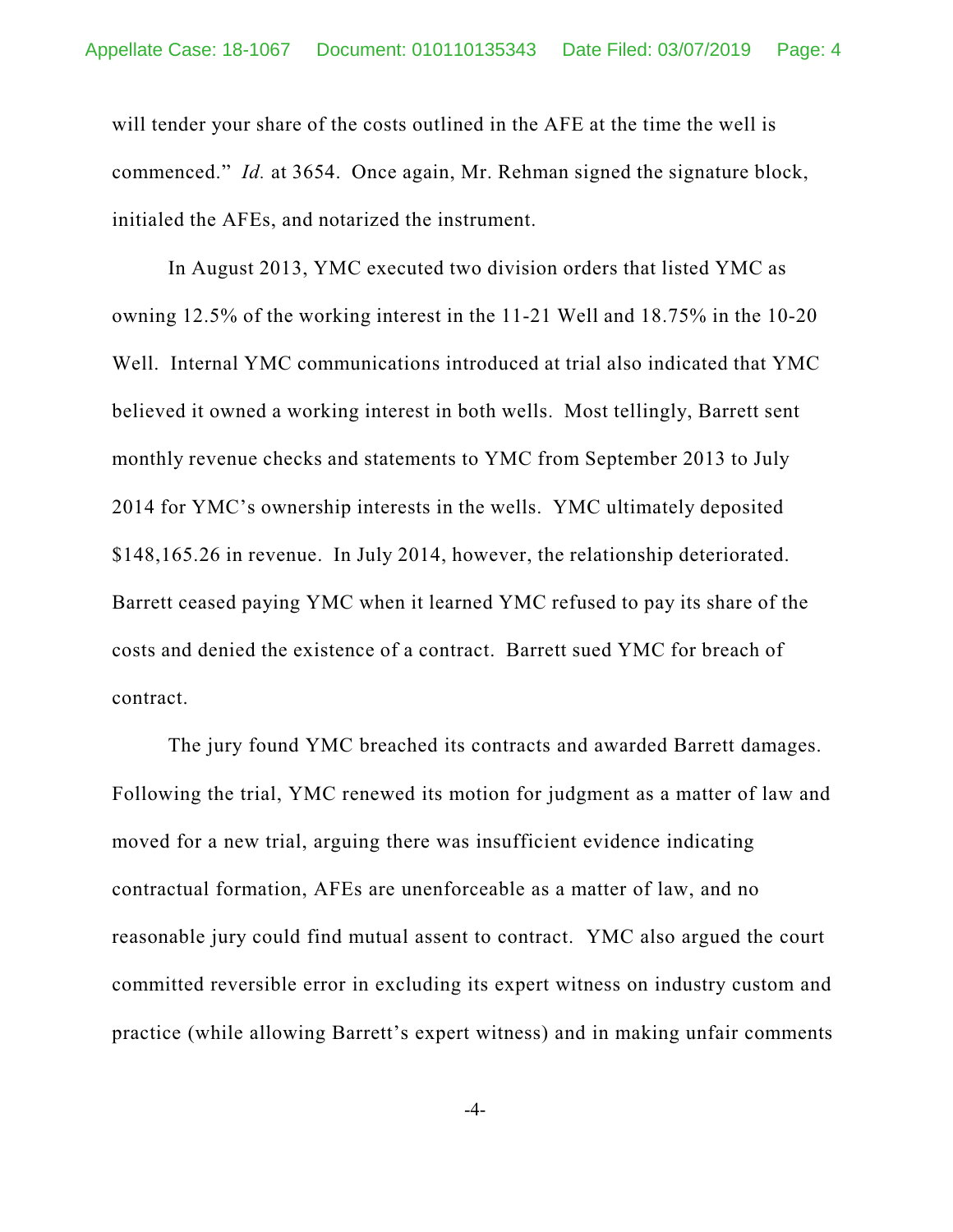about the expert's qualifications before he was excluded. The district court denied the motions and YMC appealed.

#### **II. Analysis**

We first consider whether the parties formed an enforceable contract under Colorado law and whether sufficient evidence supported the jury verdict for Barrett. We then consider whether the district court erred in excluding YMC's expert witness testimony from trial.

#### *A. Contract Formation*

As a federal court sitting in diversity, we apply Colorado contract law to this dispute. *See Specialty Beverages, L.L.C. v. Pabst Brewing Co.*, 537 F.3d 1165, 1175 (10th Cir. 2008). We "look to the rulings of the highest state court" to guide our interpretation of state law. *Stickley v. State Farm Mut. Auto. Ins. Co.*, 505 F.3d 1070, 1077 (10th Cir. 2007). When the highest state court has not addressed the question, we predict how it would rule after giving "proper regard to relevant rulings of other courts of the State." *Id.* (internal quotation marks omitted).

First, YMC argues that AFEs cannot be enforceable contracts as a matter of law and that the instrument contained language too indefinite to constitute a contract under Colorado law. Second, YMC says the evidence introduced at trial was insufficient to indicate mutual assent. We disagree on both points.

-5-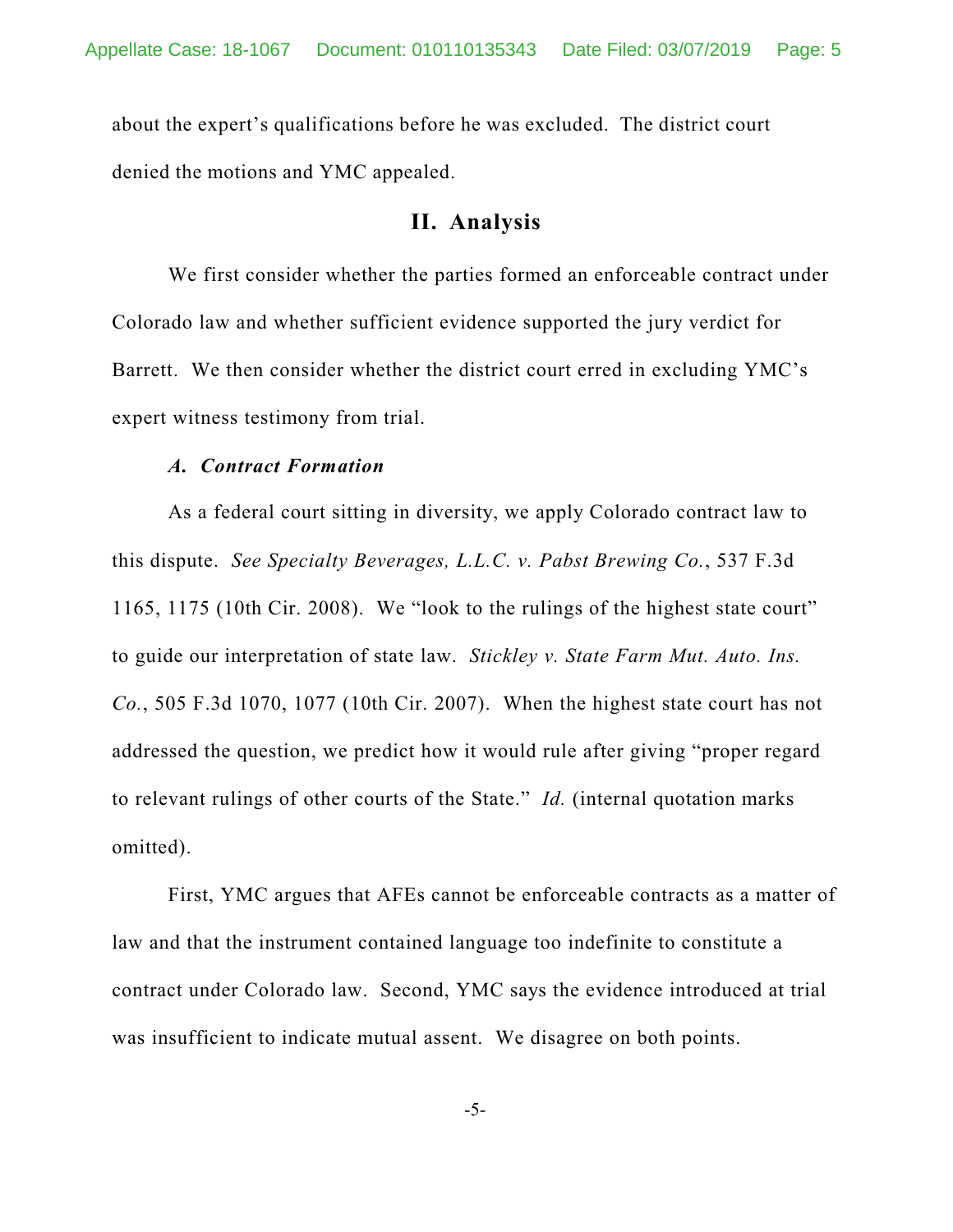#### *1. Motion for Judgment as a Matter of Law*

"We review a district court's denial of a Rule 50 motion de novo, applying the same standards as the district court." *Home Loan Inv. Co. v. St. Paul Mercury Ins. Co.*, 827 F.3d 1256, 1261 (10th Cir. 2016). "A party is entitled to [judgment as a matter of law] only if the court concludes that all of the evidence in the record reveals no legally sufficient evidentiary basis for a claim under the controlling law." *Wagner v. Live Nation Motor Sports, Inc.*, 586 F.3d 1237, 1244 (10th Cir. 2009) (cleaned up). The court draws "all reasonable inferences in favor of the nonmoving party" and does not "weigh evidence, judge witness credibility, or challenge the factual conclusions of the jury." *Id.* (internal quotation marks omitted). Judgment as a matter of law is "cautiously and sparingly granted and then only when the court is certain the evidence conclusively favors one party such that reasonable men could not arrive at a contrary verdict." *Weese v. Schukman*, 98 F.3d 542, 547 (10th Cir. 1996) (internal quotation marks omitted).

The Colorado Supreme Court has held that "[a]lthough generally, the question of whether a contract exists is a matter of fact to be determined by the jury, this is only the case where the evidence is conflicting or admits of more than one inference." *N.Y. Life Ins. Co. v. K N Energy, Inc.*, 80 F.3d 405, 409 (10th Cir. 1996) (internal quotation marks omitted) (citing *I.M.A., Inc. v. Rocky*

-6-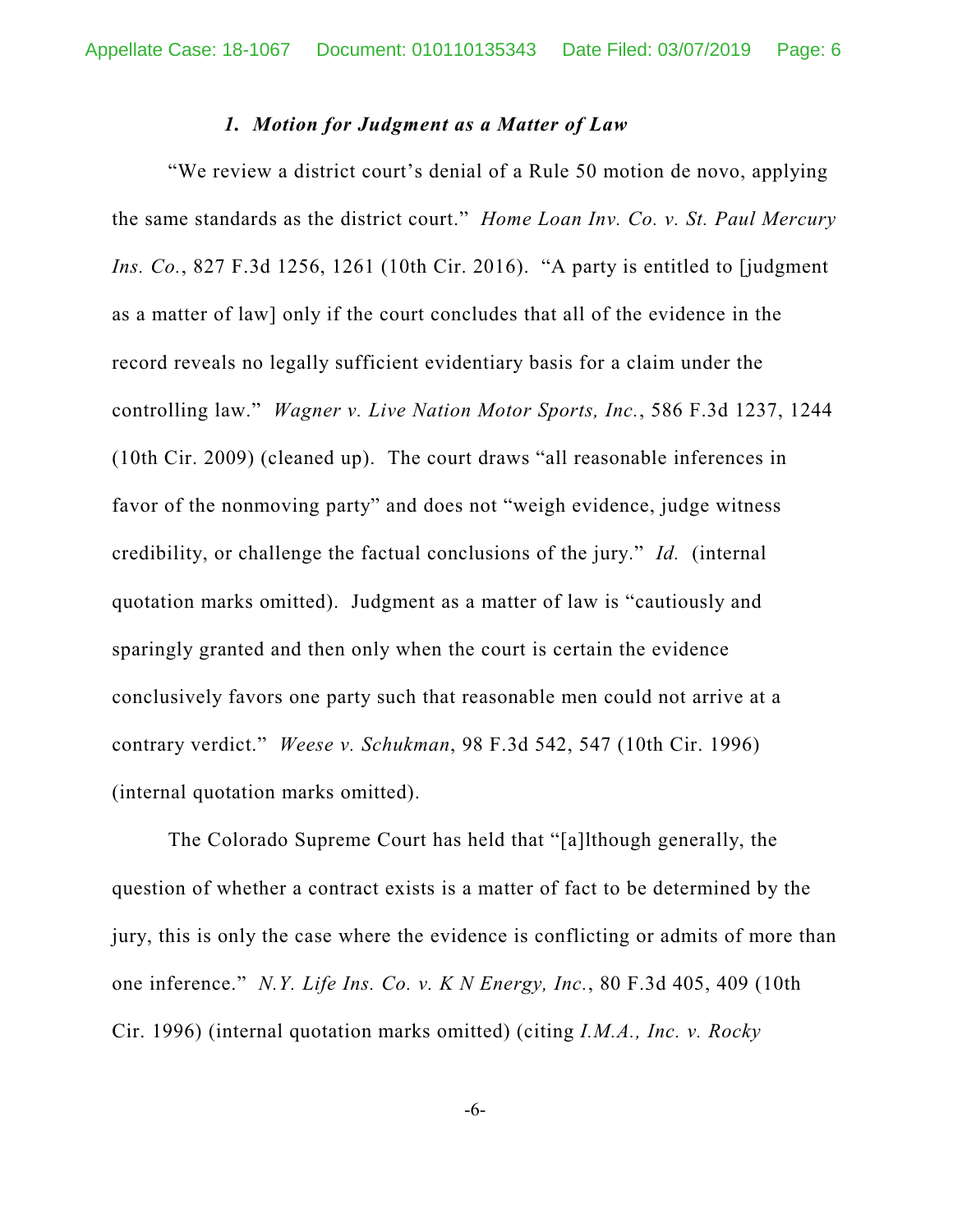*Mountain Airways, Inc.*, 713 P.2d 882, 887 (Colo. 1986)). The "parties do not dispute what happened," but rather disagree about "what legal significance, if any, can be attached to the relevant events." *Id.* at 410. For us to rule as a matter of law, YMC must demonstrate that the evidence of contractual formation does not conflict or admit of more than one inference.

Colorado law requires parties to agree on all essential terms to form a contract. *See Fed. Lumber Co. v. Wheeler*, 643 P.2d 31, 36 (Colo. 1981). Such terms "must be sufficiently definite to enable the court to determine whether the contract has been performed or not." *Stice v. Peterson*, 355 P.2d 948, 952 (Colo. 1960). "[W]hen the language in a contract is too uncertain to gather from it what the parties intended, the courts cannot enforce it." *Id.* We construe the proposal letters and AFEs together "as though they comprise[] a single document." *Chambliss/Jenkins Assocs. v. Forster*, 650 P.2d 1315, 1318 (Colo. App. 1982); *see also E. Ridge of Fort Collins, LLC v. Larimer & Weld Irr. Co.*, 109 P.3d 969, 975 (Colo. 2005).

YMC argues the documents lack essential terms, such as when the obligation to pay arises, how payment is to be made, and the terms of payment, relying on *Stice v. Peterson*, 355 P.2d at 952 (identifying these terms as relevant for determining the existence of an alleged oral contract). But *Stice* does not require precise terms related to payment to prove the formation of a valid

-7-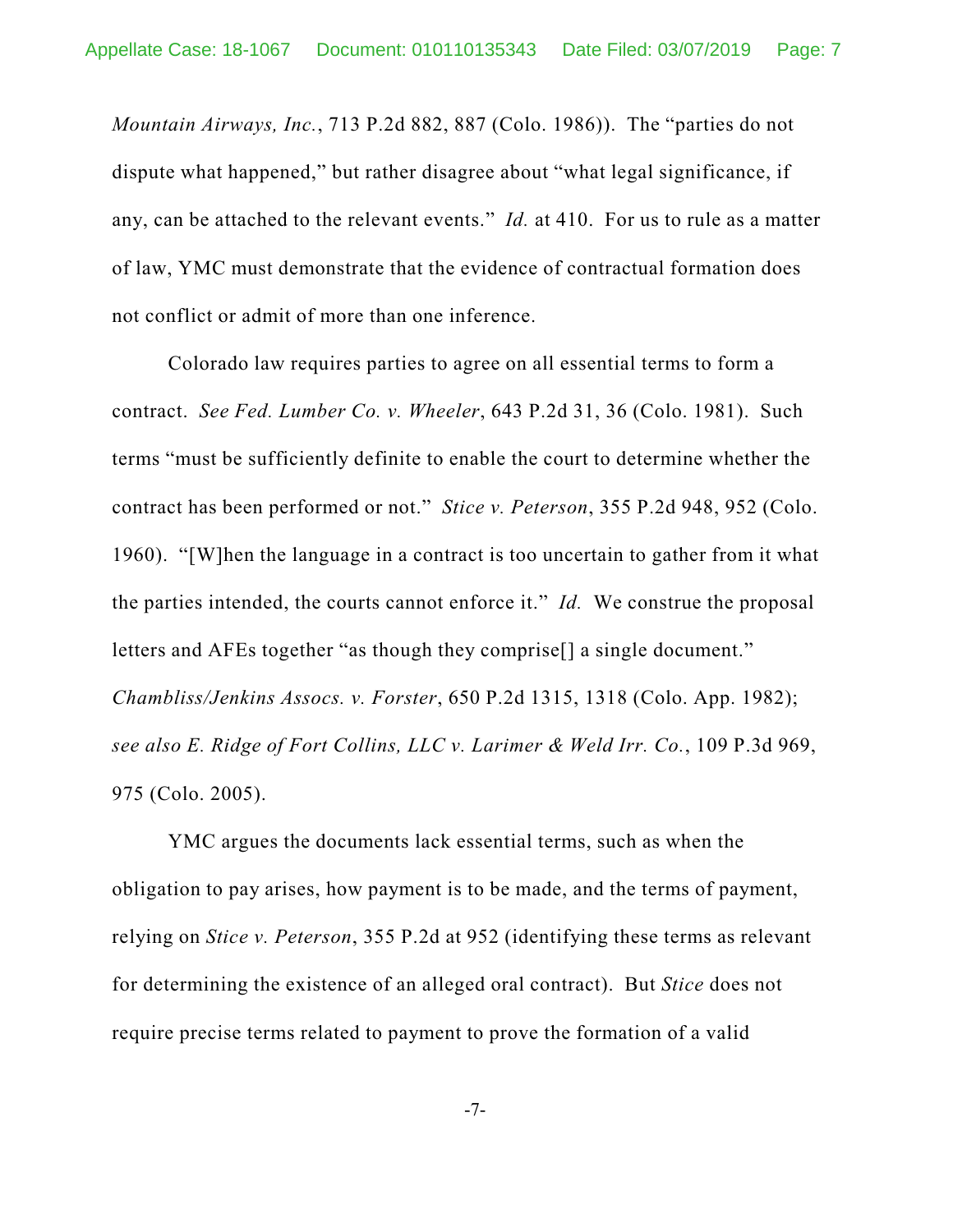contract. *Stice* only requires a contract to be sufficiently definite for a court to determine whether the parties performed. The contract in *Stice* was too ambiguous, since even the plaintiff "was completely uncertain as to what was actually said by the defendant." 355 P.2d at 952.

Here, by contrast, sufficient evidence exists to support a finding by a reasonable jury that the proposal letters and AFEs were sufficiently definite to constitute binding contracts under Colorado law. First, the proposal letters and AFEs contain characteristic contractual language of offer and acceptance, consideration, and terms of performance. The second proposal letter even stated that "execution of the AFE constitutes agreement to pay the actual costs." App. 3654. It also identified when the obligation to pay arises. The documents are labeled "Authorization for Expenditure" and Mr. Rehman executed them with formalities such as signature, initialing, and notarization. YMC is a sophisticated party and is expected to understand the terms contained in the proposal letters and AFEs. On their own terms, the proposal letters and AFEs were sufficiently definite for a reasonable jury to infer the existence of a contract and for a court to determine whether the parties performed their obligations.

Second, besides the actual language of the documents, the existence of a contract may also be inferred from "circumstantial evidence" of the parties' "conduct rather than in any explicit set of words." *Agritrack Inc. v. DeJohn*

-8-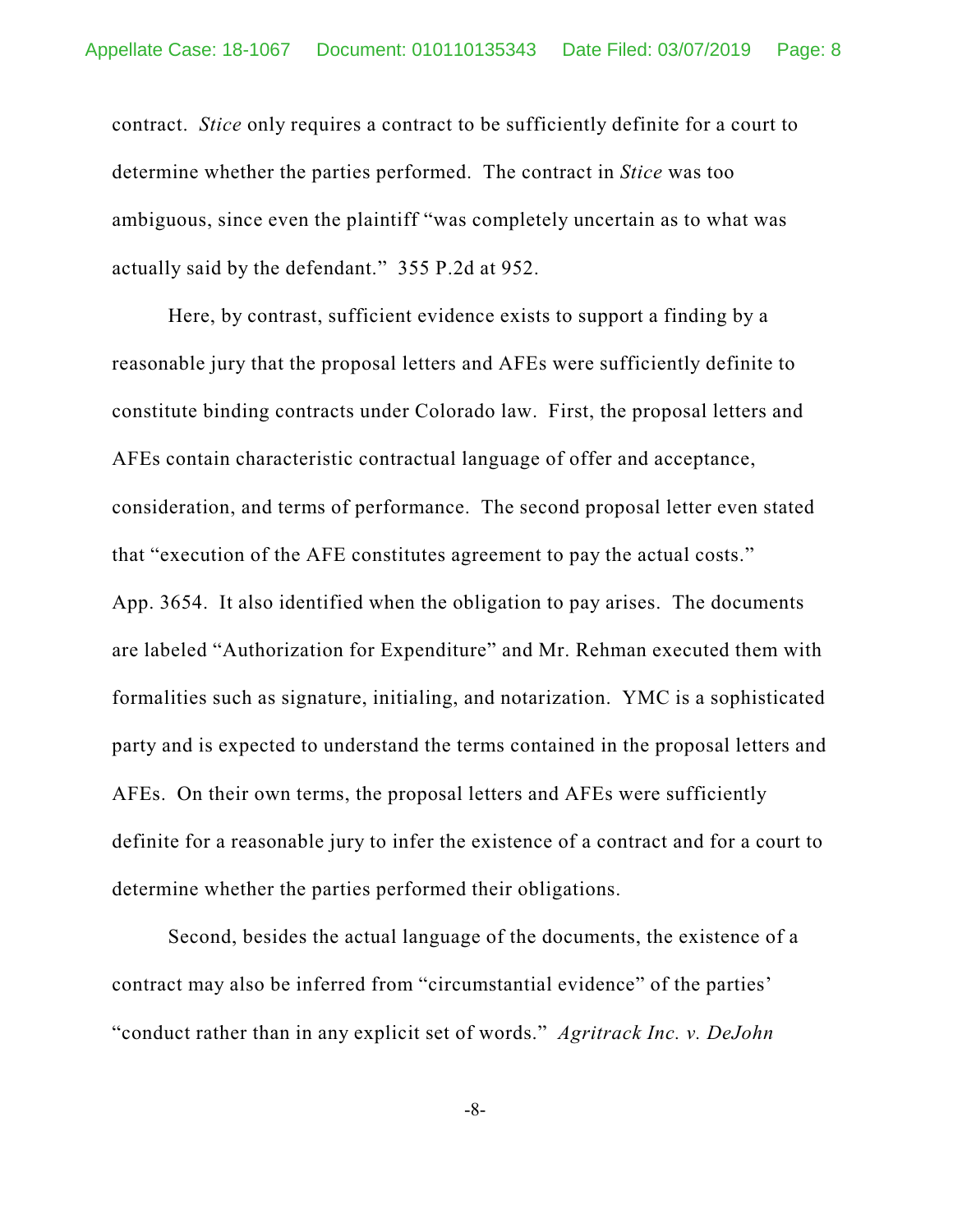*Housemoving, Inc.*, 25 P.3d 1187, 1193 (Colo. 2001). From its course of performance, YMC understood the cost estimate and its proportionate share of the costs and benefits. It also recorded its working interest and accepted associated revenues. Mr. Rehman even acknowledged at trial that he knew YMC was on the hook for its share of the costs. The parties' course of performance may admit of more than one inference, which only serves to underscore the conclusion that the existence of the contract was a fact question appropriate for the jury.

Third, a "contract will not fail for indefiniteness if missing terms can be supplied by law, presumption or custom." *Winston Fin. Grp., Inc. v. Fults Mgmt., Inc.*, 872 P.2d 1356, 1358 (Colo. App. 1994); *see also Shull v. Sexton*, 390 P.2d 313, 316 (Colo. 1964). Testimony in the district court established it is customary for a party to pay costs before receiving revenues; obligations may be incurred without a joint operating agreement; statements and revenues are sent monthly without a joint operating agreement; and working interest ownership determines the share of actual costs. The evidence considered by the jury could therefore supply any missing terms related to payment and performance.

In response, YMC points to two cases. First, it relies on dicta in *Cleverock Energy Corp. v. Trepel*, 609 F.2d 1358 (10th Cir. 1979), where we upheld a district court's finding that an AFE in that case was "an estimate of costs without binding effect in the [oil and gas] industry," *id.* at 1360. In a subsequent case

-9-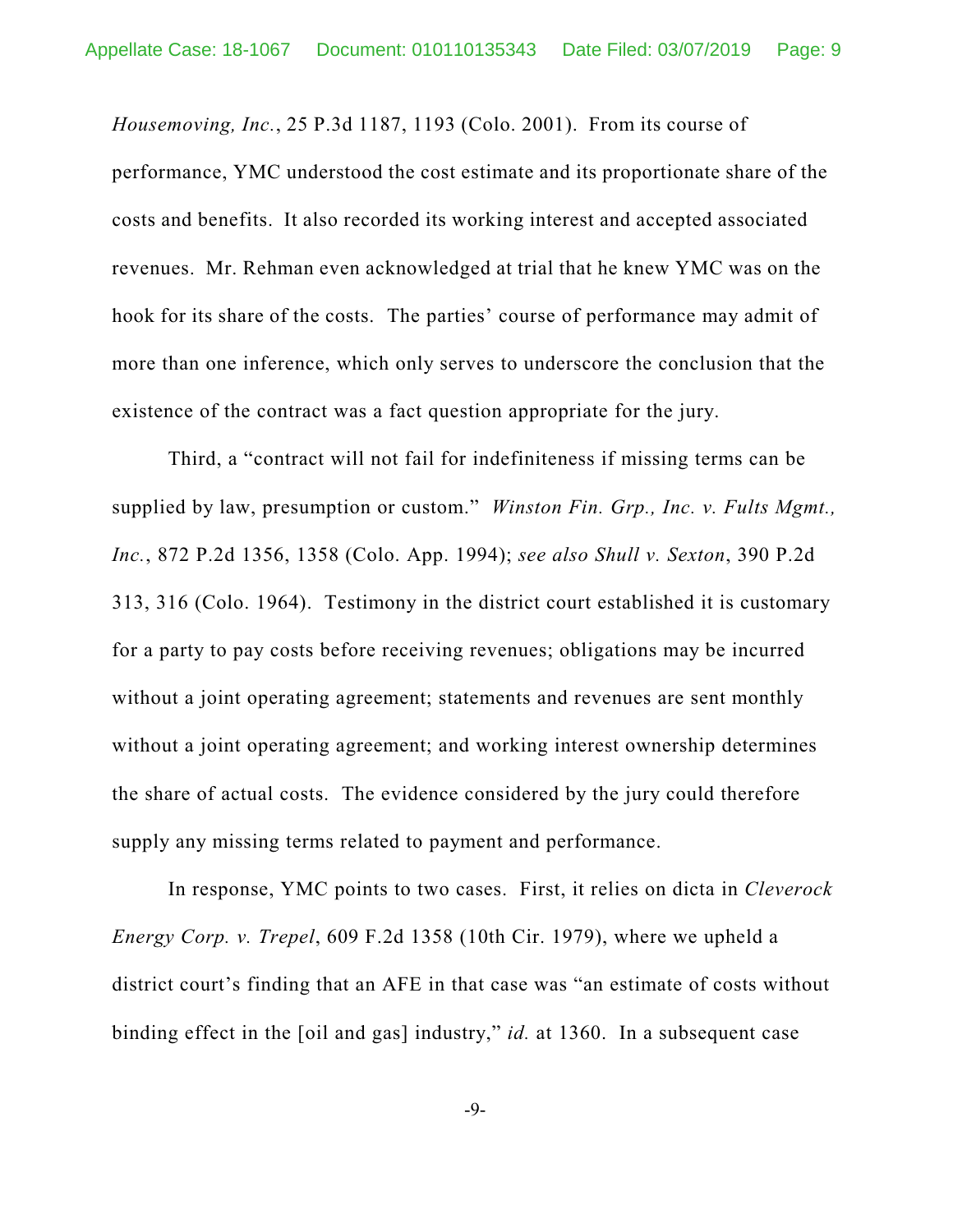citing *Cleverock*, the Fifth Circuit also opined that "the AFEs at bar do not, on their faces, create a legally binding obligation . . . to pay a share of the drilling, completion, and sidetrack expenses." *Sonat Expl. Co. v. Mann*, 785 F.2d 1232, 1235 (5th Cir. 1986). Relying on these cases, YMC says that AFEs cannot be contracts, as a matter of law, without a joint operating agreement.

But *Cleverock* did not question whether an AFE containing cost estimates binds the executing party to pay the costs once incurred. Rather, it addressed whether the amount was fraudulently represented on the AFE and the amount the signatory was obligated to pay. *See Cleverock*, 609 F.2d at 1360. The *Cleverock* court's statement that AFEs are "without binding effect in the industry" simply restated the district court's factual findings about industry practice; we did not announce a per se legal rule about the non-binding effect of AFEs.

Nor does *Sonat* persuasively advance YMC's argument. There, the Fifth Circuit concluded that the AFEs under consideration, standing alone, did not constitute contracts because they lacked a promise to pay costs and because the court found no jurisprudential support indicating that AFEs, without more, were binding contracts. *See Sonat*, 785 F.2d a 1234–35. Here, however, the AFEs do not stand alone—they are construed alongside the proposal letters. *See E. Ridge of Fort Collins*, 109 P.3d at 975; *Forster*, 650 P.2d at 1318. The proposal letters contain a promise to pay costs and Mr. Rehman testified he understood that

-10-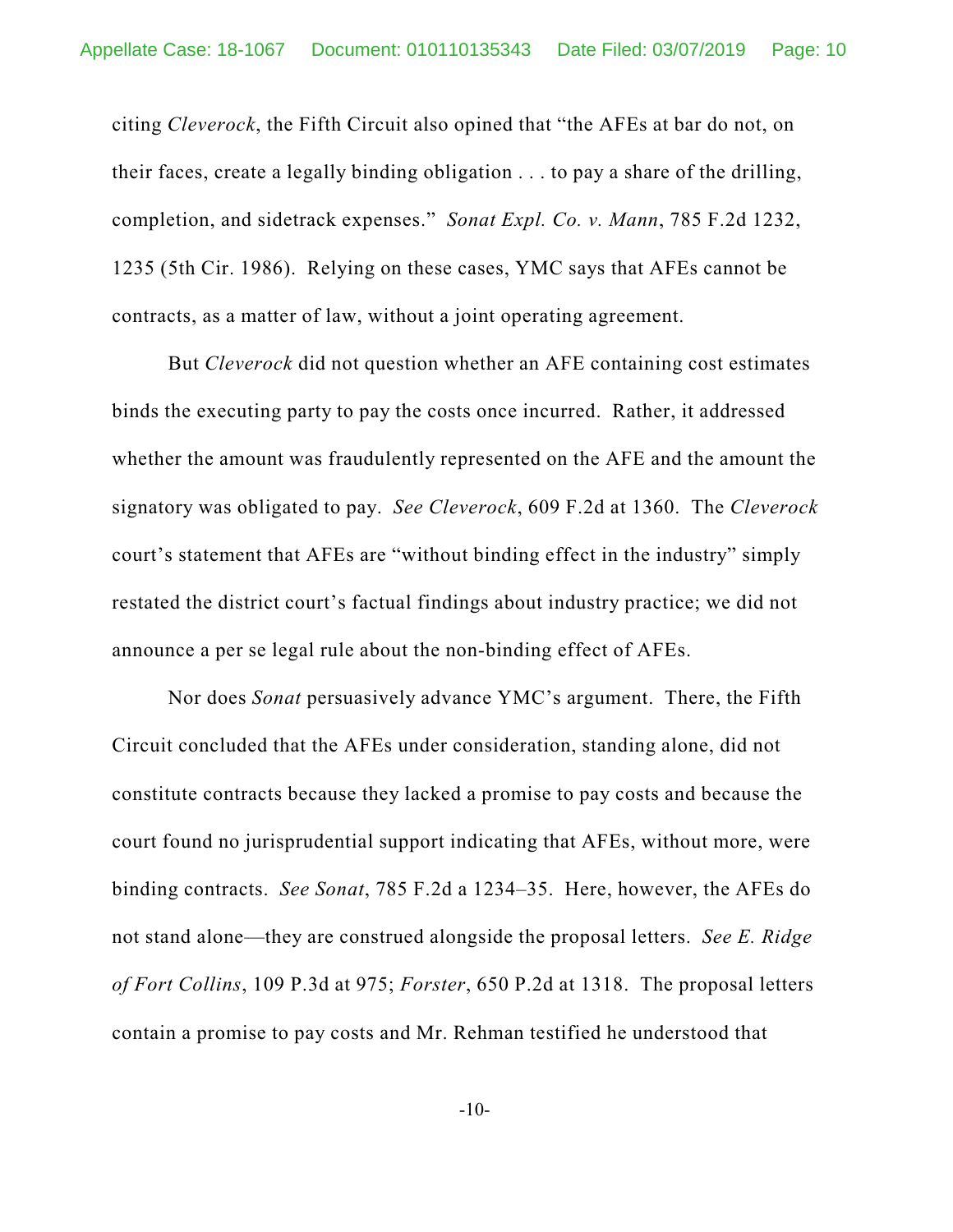obligation. Moreover, trial testimony indicated that these AFEs—alongside the proposal letters—constituted binding contracts. Because the evidence admits of more than one inference about the existence of the contracts, it was proper for the jury to decide the question.

No doubt execution of the joint operating agreement would have added additional terms with greater specificity and detail to the contract. And the proposal letters did state that Barrett would furnish YMC with a joint operating agreement if it elected to participate. But based on the terms of the documents and the conduct of the parties, the district court did not err in denying YMC's motion for judgment as a matter of law. The execution of a joint operating agreement in this instance would have simply added additional operating terms to the existing ownership agreement between the parties, none of which were in dispute at trial.

#### *2. Sufficiency of the Evidence*

Next, YMC argues there is no sufficient evidentiary basis for a reasonable jury to find for Barrett on its breach of contract claim and therefore the district court erred in denying its motion for a new trial. According to Mr. Rehman's testimony at trial, it was YMC's intention to sign the cost estimates without entering into a binding agreement. It was YMC's understanding that a binding

-11-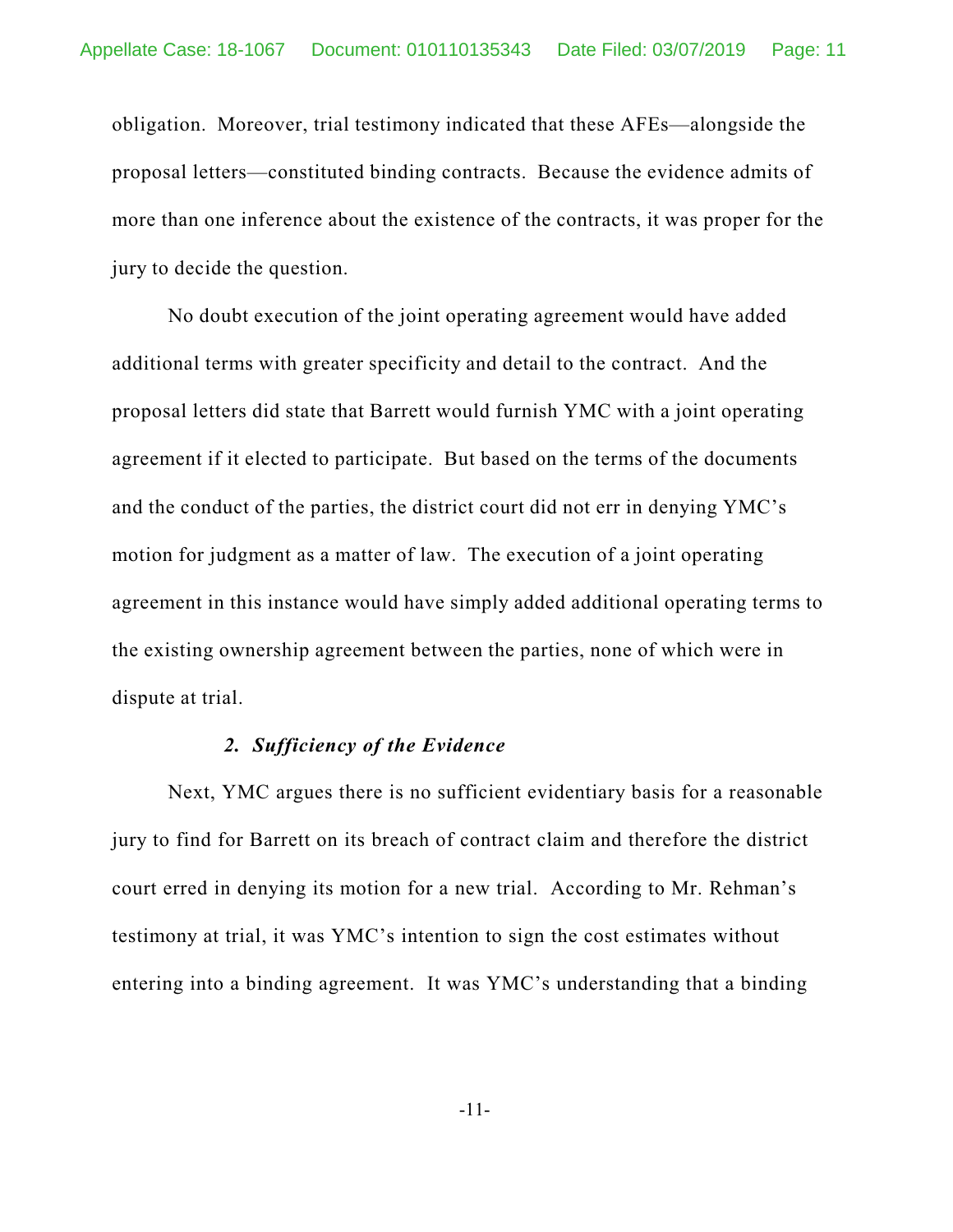agreement to pay costs required a signed joint operating agreement, and that the signed proposal letters and AFEs were only an agreement to negotiate further.

According to Colorado law, "[w]hether or not the parties have completed their negotiations . . . is always dependent upon the circumstances of the particular case." *Am. Min. Co. v. Himrod-Kimball Mines Co.*, 235 P.2d 804, 807 (Colo. 1951); *see also DiFrancesco v. Particle Interconnect Corp.*, 39 P.3d 1243, 1248 (Colo. App. 2001) ("[T]here can be no binding contract if it appears that further negotiations are required to work out important and essential terms. Agreements to agree in the future are generally unenforceable." (citations omitted)).

We closely scrutinize correspondence between the parties to determine whether "such letters are intended merely as preliminary negotiation." *N.Y. Life Ins.*, 80 F.3d at 409 (quoting *Pierce v. Marland Oil Co.*, 278 P. 804, 806 (Colo. 1929)). "The essential question is: 'Did the parties mean to contract by their correspondence, or were they only settling the terms of an agreement into which they formally proposed to enter after all its particulars had been adjusted, and by which alone they intended to be bound?'" *Id.* (quoting *Pierce*, 278 P. at 806). "If possible, the parties' intent is to be determined from the face of the contract itself." *Id.*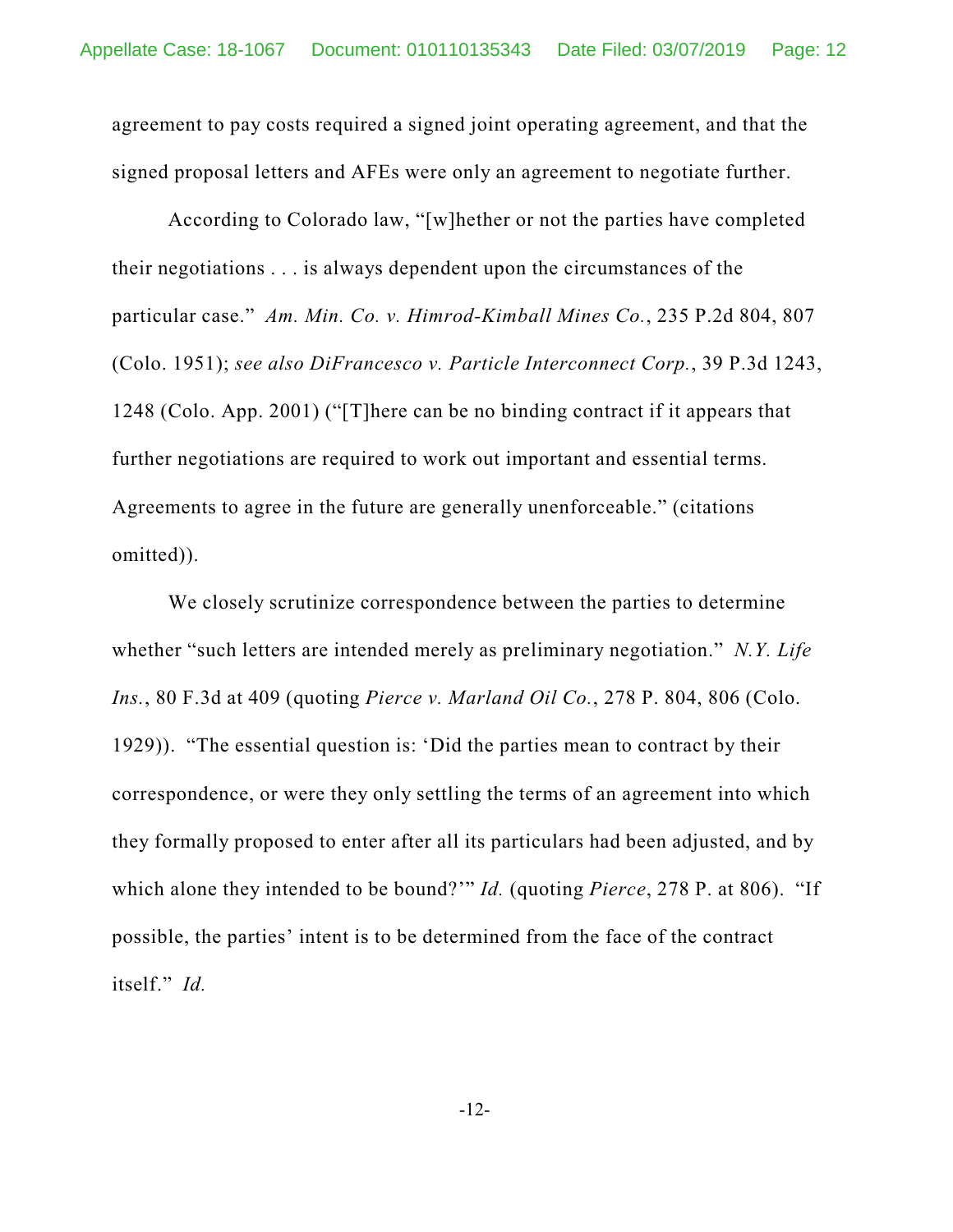Interpreting the parties' intent from the face of the documents, however, we find there is language that can be interpreted by a reasonable jury as that of offer and acceptance. *See Mestas v. Martini*, 155 P.2d 161, 167 (Colo. 1944) (Mutual assent is "arrived at by a clear and explicit acceptance of a proper and unrevoked offer."). The proposal letters offered participation, defined participation as YMC's agreement to pay its share of the costs, and prescribed the exact manner of acceptance. Although the documents referred to the future negotiation and execution of a joint operating agreement, a reasonable jury could conclude the language did not condition YMC's participation on the execution of the joint operating agreement.

Furthermore, Mr. Rehman's trial testimony indicates he understood the obligation incurred by electing to participate in the wells. *See* App. 1705–07. His testimony also demonstrates knowledge that multiple working owners may participate in a well without a joint operating agreement. *See id.* at 1692–93. YMC's actions following the execution of the documents also suggests the existence of mutual assent: YMC executed division orders confirming its working interest ownership and deposited nearly \$150,000 in revenue checks from Barrett for the wells. Mr. Rehman affirmed at trial he would not have executed the division orders if they did not accurately reflect YMC's ownership interest in the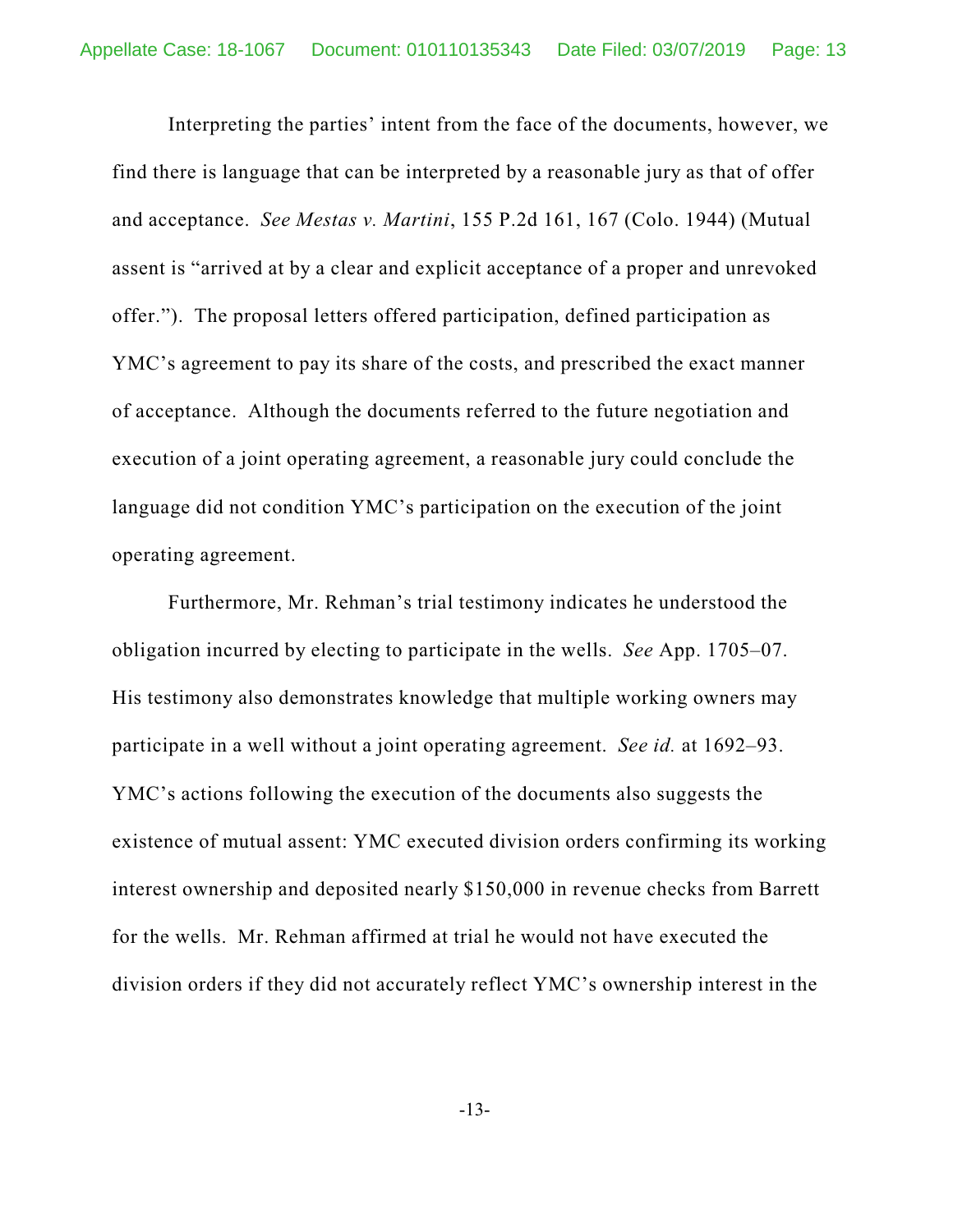wells. Finally, evidence admitted at trial of industry custom and practice tended to show mutual assent between the parties.

The evidence was therefore sufficient for a reasonable jury to conclude the parties had entered into a binding contract and that the proposal letters and AFEs were not simply agreements to agree. The jury's conclusion was not decidedly or overwhelmingly against the weight of the evidence. *See Elm Ridge Expl. Co., LLC v. Engle*, 721 F.3d 1199, 1216 (10th Cir. 2013) ("In deciding a new trial motion based on insufficiency of the evidence, a district court must analyze whether the verdict is clearly, decidedly or overwhelmingly against the weight of the evidence." (internal quotation marks omitted)).

Thus, the district court did not abuse its discretion in denying YMC's motion for a new trial. *See id.* (reviewing a district court's denial of a Rule 59(a) motion for abuse of discretion).

#### *B. Expert Testimony*

YMC also appeals the exclusion of its expert witness on industry custom and practice, contending that the district court's ruling prevented it from obtaining a fair trial. First, YMC argues the court should have allowed the testimony of its expert under Federal Rule of Evidence 702 and *Daubert v. Merrill Dow Pharmaceuticals, Inc.*, 509 U.S. 579 (1993). Second, YMC argues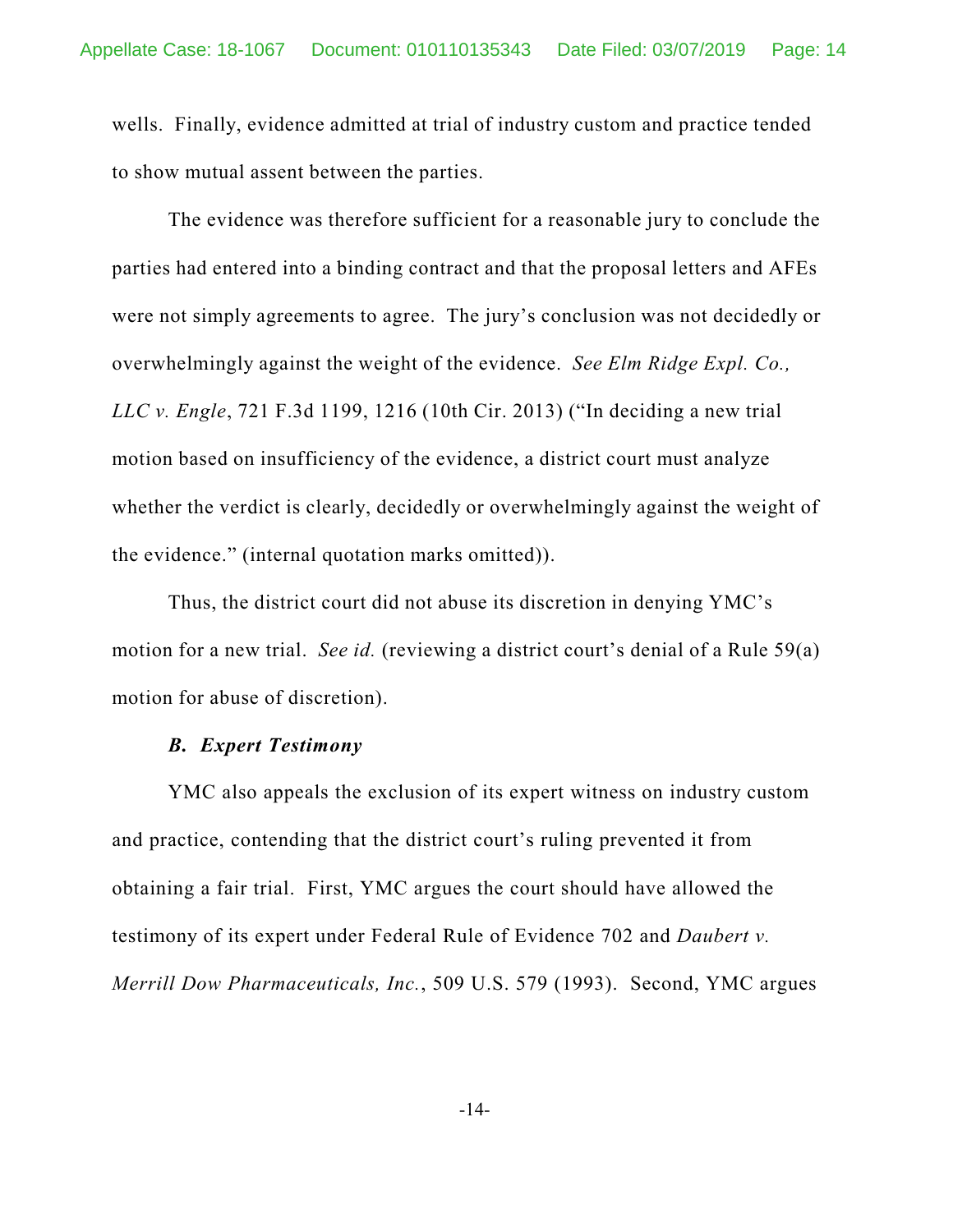that in excluding its expert in open court, the district court prejudiced the jury against it.

Prior to trial, YMC proffered a Denver oil and gas attorney, Randall Feuerstein, as an expert witness on custom and practice in the oil and gas industry. <sup>1</sup> Barrett moved *in limine* to exclude Mr. Feuerstein's testimony, alleging it contained unhelpful legal conclusions warranting exclusion under Federal Rule of Evidence 702. The district court granted the motion in part, but tentatively allowed Mr. Feuerstein to testify at trial on industry custom and practice.

At trial, YMC called Mr. Feuerstein to testify. Following a lengthy *voir dire* examination of Mr. Feuerstein's credentials and proposed testimony, the district court orally ruled in front of the jury that YMC had not satisfied its burden under Rule 702 to provide relevant and reliable testimony that would be helpful to the jury. YMC objected that the court should not have made its Rule 702 ruling in front of the jury, and moved for mistrial. The district court denied the motion but nevertheless issued a curative instruction to clarify that the jury should not draw any inference regarding the weight of the evidence from its comments or from Mr. Feuerstein's exclusion.

 $1$  For reasons not relevant here, Judge Jackson presided over the pretrial proceedings while Judge Ebel presided at trial.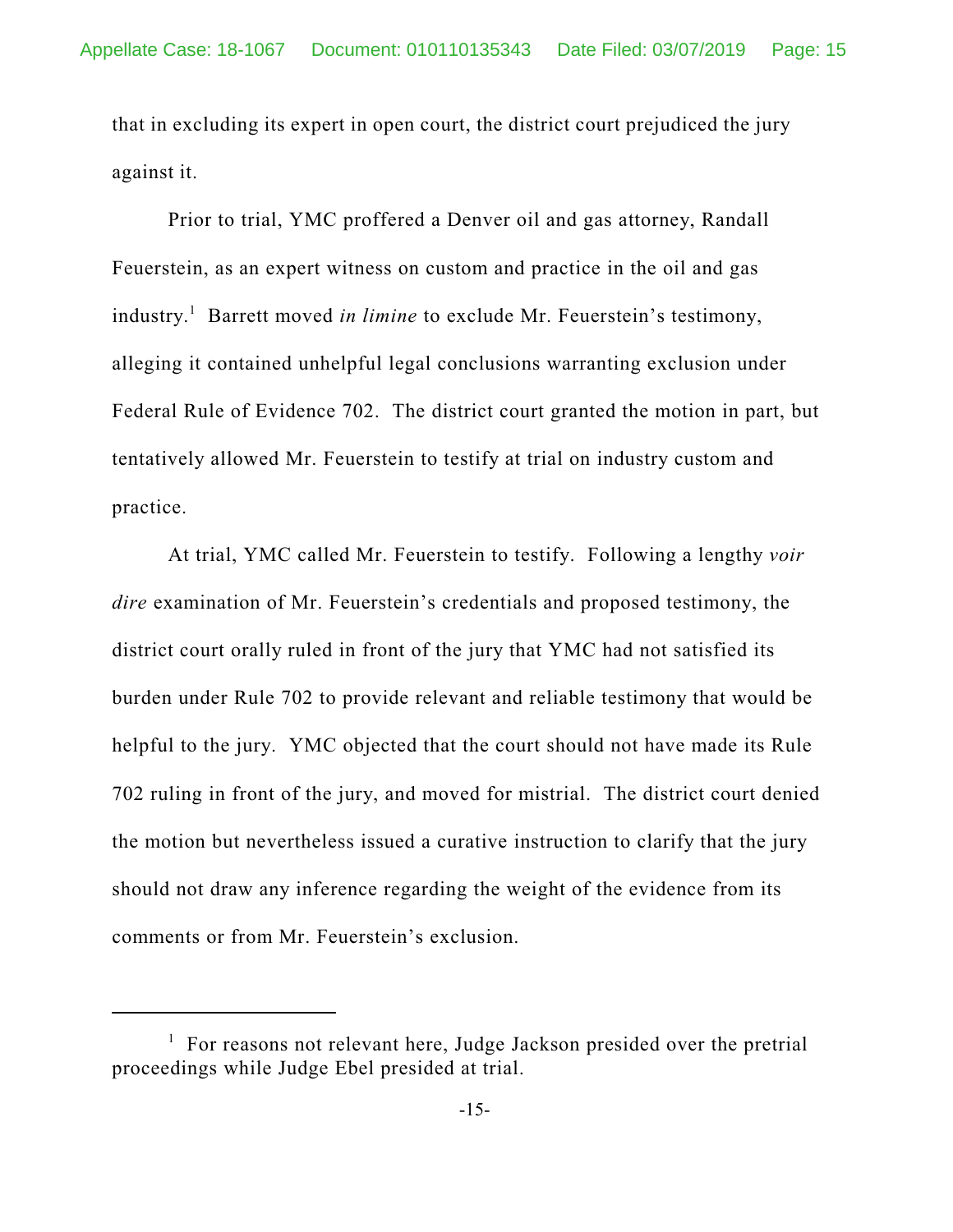#### *1. Admission of Expert Testimony Under Rule 702*

Federal Rule of Evidence 702 requires the district court to "ensur[e] that an expert's testimony both rests on a reliable foundation and is relevant to the task at hand." *Daubert*, 509 U.S. at 597. <sup>2</sup> Under Rule 702, the court must first decide whether the proffered expert is qualified "by knowledge, skill, experience, training, or education" to render an opinion. *See* Fed. R. Evid. 702. Then "the court must determine whether the expert's opinion is reliable by assessing the underlying reasoning and methodology, as set forth in *Daubert*." *United States v. Nacchio*, 555 F.3d 1234, 1241 (10th Cir. 2009) (en banc). "Where an expert testifies based on experience, the tribunal reviews the reliability of the testimony with reference to 'the nature of the issue, the expert's particular expertise, and the subject of the testimony.'" *F & H Coatings, LLC v. Acosta*, 900 F.3d 1214, 1222

Fed. R. Evid. 702.

<sup>2</sup> Rule 702 provides four factors relating to relevance and reliability. It states that an expert may testify if:

<sup>(</sup>a) the expert's scientific, technical, or other specialized knowledge will help the trier of fact to understand the evidence or to determine a fact in issue;

<sup>(</sup>b) the testimony is based on sufficient facts or data;

<sup>(</sup>c) the testimony is the product of reliable principles and methods; and

<sup>(</sup>d) the expert has reliably applied the principles and methods to the facts of the case.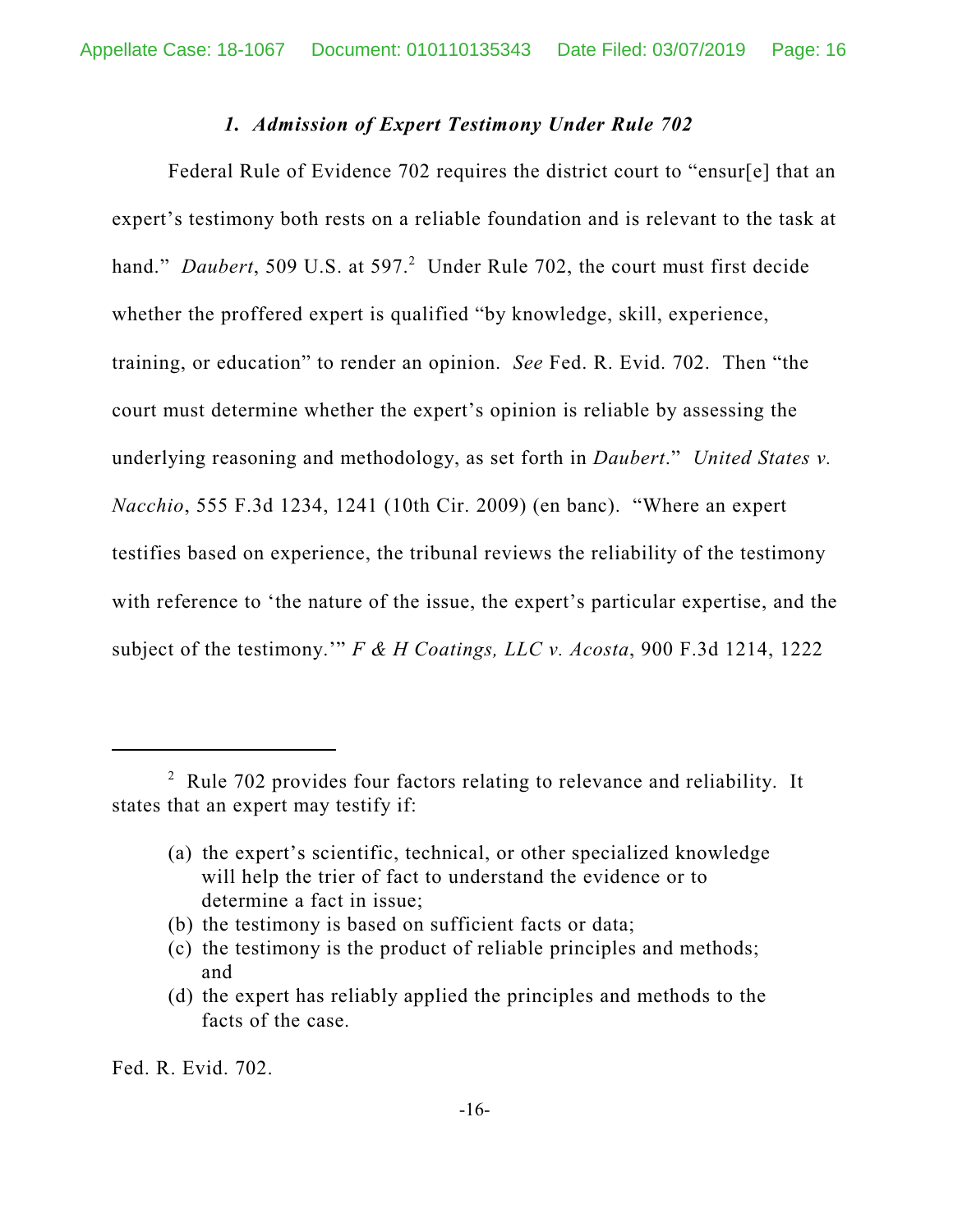(10th Cir. 2018) (quoting *Kumho Tire Co., Ltd. v. Carmichael*, 526 U.S. 137, 148–50 (1999)).

The court, when faced with a party's objection, must "adequately demonstrate by specific findings on the record that it has performed its duty as gatekeeper." *United States v. Avitia-Guillen*, 680 F.3d 1253, 1256 (10th Cir. 2012). "This gatekeeper function requires the judge to assess the reasoning and methodology underlying the expert's opinion, and determine whether it is scientifically valid and applicable to a particular set of facts." *Goebel v. Denver & Rio Grande W. R.R. Co.*, 215 F.3d 1083, 1087 (10th Cir. 2000).

Although the gatekeeper obligation is mandatory, "[i]t is within the discretion of the trial court to determine *how* to perform its gatekeeping function under *Daubert*." *Id.* A *Daubert* hearing is "not specifically mandated" and a judge may fulfill his gatekeeper obligation when asked to rule "on an objection during trial . . . so long as the court has sufficient evidence to perform the task" of ensuring reliability and relevance. *Id.* (internal quotation marks omitted).

Before trial, Barrett moved to exclude Mr. Feuerstein, claiming his testimony would constitute inadmissible legal opinions and therefore not be helpful to the jury. YMC countered that his opinions were admissible because they were based on industry custom and practice and would help the jury interpret the AFEs and allocation agreements. The district court held a pretrial hearing and

-17-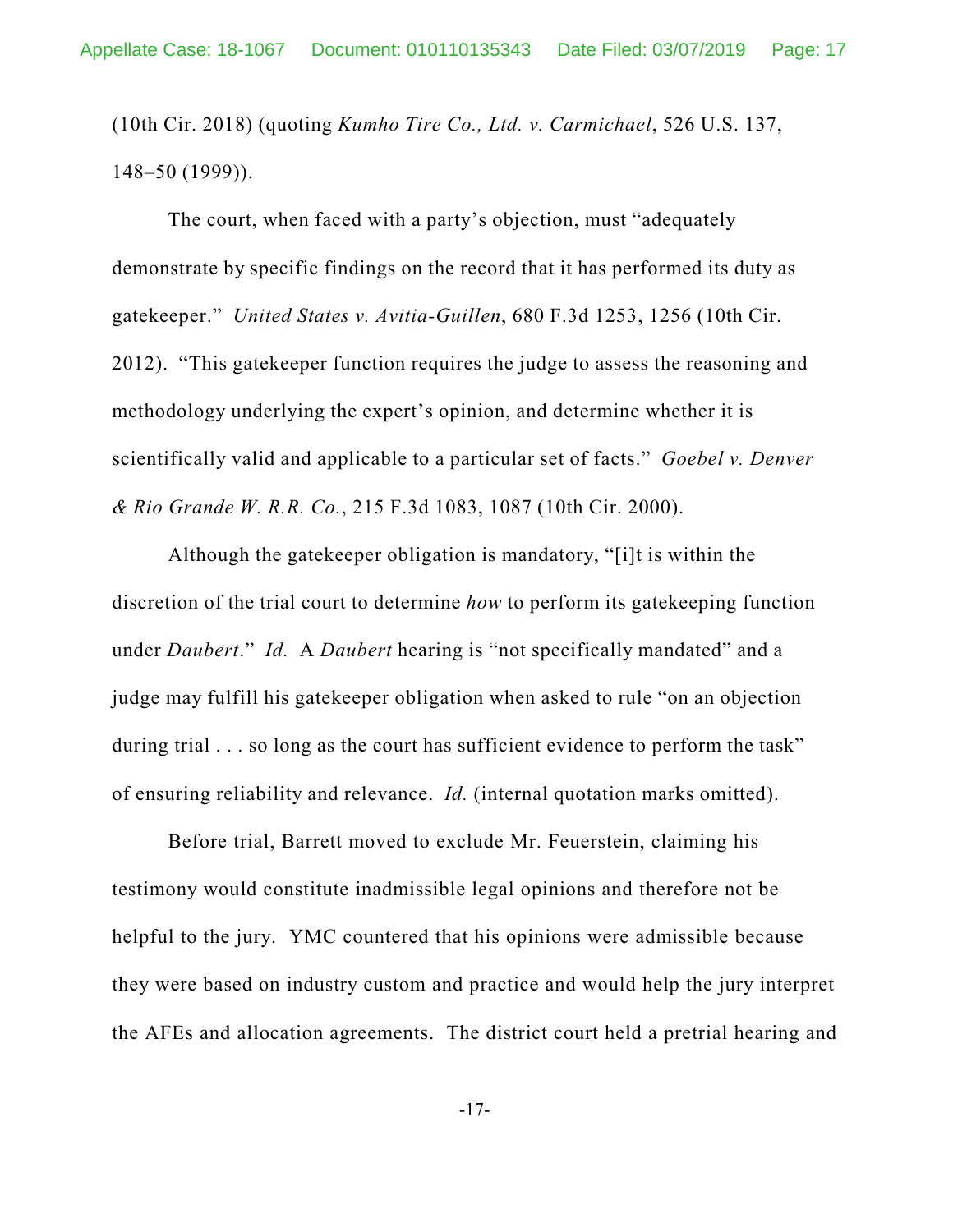granted Barrett's motion in part, drawing a line between impermissible opinion testimony on legal matters and permissible industry custom and practice testimony:

[The expert witness cannot] come in here and tell me and tell the jury how to decide the case, what the law is, and how it should be applied. As helpful as that might be,  $\dots$  that's not his role. That's my role, and we won't have a lawyer preaching to the jury about the law.

App. 1384. But the court "tentatively" permitted Mr. Feuerstein to "express opinions on custom and practice in the industry" to the extent such opinions were relevant. *Id.* The court then identified specific opinions in Mr. Feuerstein's expert report that would be "potentially admissible," including the industry custom and importance of joint operating agreements for allocating costs, pooling processes, and the meaning of terms in the AFEs and division orders. *Id.*

Implicitly, the court determined that any testimony drawing legal conclusions would not help the jury determine a fact in issue and therefore would not be relevant. *See* Fed. R. Evid. 702(a) (requiring that the "specialized knowledge will help the trier of fact to understand the evidence or to determine a fact in issue"); *see also Pioneer Ctrs. Holding Co. ESOP & Trust v. Alerus Fin., N.A.*, 858 F.3d 1324, 1342 (10th Cir. 2017) (testimony that makes "impermissible legal conclusions" may be excluded because it "does not aid the jury in making a decision, but rather attempts to substitute the expert's judgment for the jury's"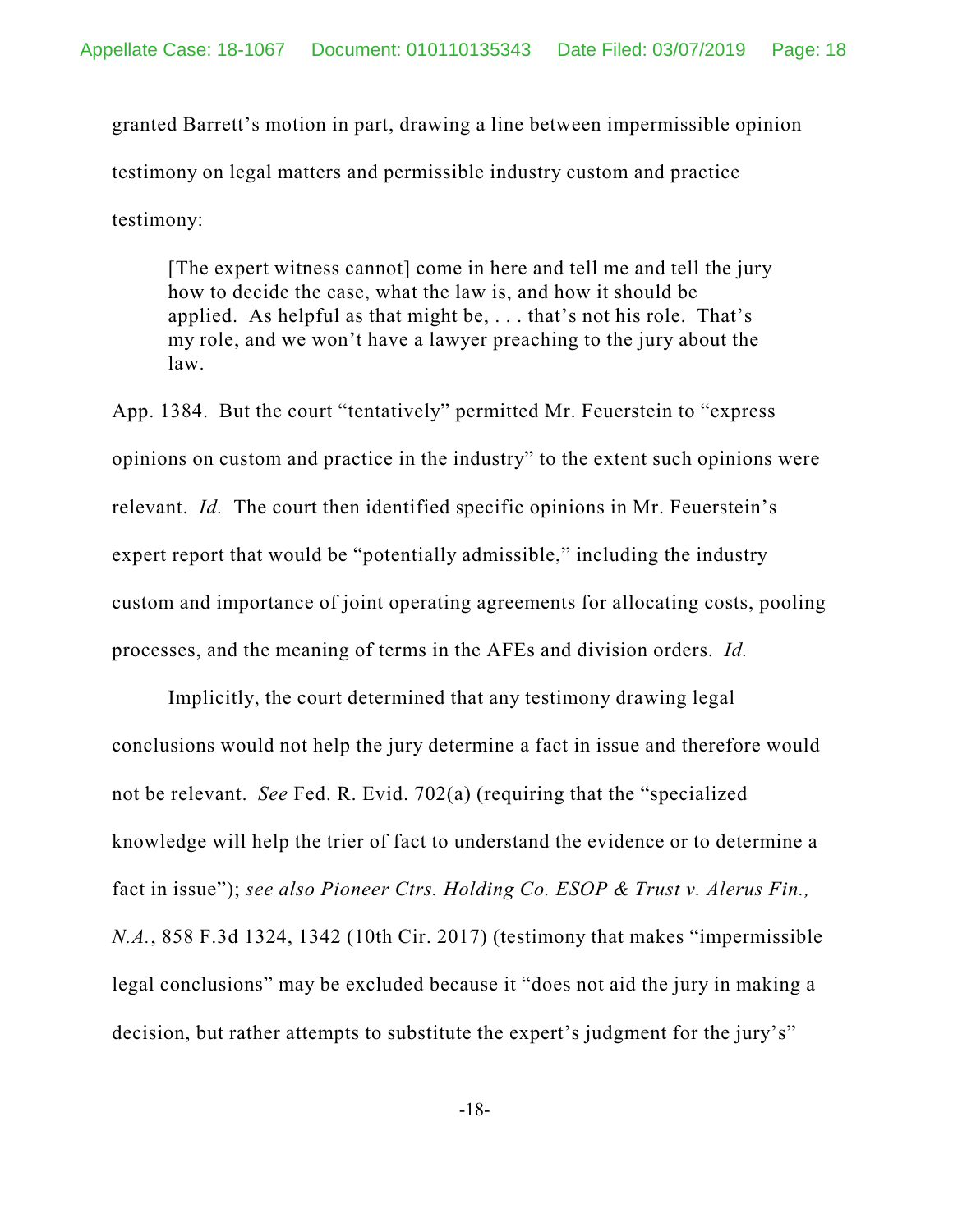(cleaned up)). Despite its brevity, the district court's determination provides an adequate basis for this court to determine that it applied the correct legal test at this point in the proceedings. *Cf. Avitia-Guillen*, 680 F.3d at 1256 (upholding a similarly concise ruling).

At trial, YMC offered Mr. Feuerstein as an expert witness on "oil and gas industry custom and practice in Colorado regarding partnering in joint operations for oil and gas development, industry custom and practice in Colorado regarding pooling and pooling declarations, and industry custom and practice regarding forced pooling." App. 3290–91. At that point, the court allowed Barrett to conduct *voir dire*. After its questioning, Barrett argued YMC failed under Rule 702 to establish Mr. Feuerstein's "expertise in the oil and gas industry custom and practice as it relates to the use of joint operating agreements." *Id.* 3301–02. The district court then permitted YMC to further bolster the basis for Mr. Feuerstein's opinions before concluding that YMC failed to "establish[] that [Mr. Feuerstein] meets the criteria for Rule 702 to provide expert testimony," *id.* 3313.

The court made findings on both the relevance and reliability inquiries required by *Daubert* and identified the reasons for excluding Mr. Feuerstein under each of the four Rule 702 factors. Specifically, the court doubted "this witness's testimony will be helpful to the jury in deciding the ultimate facts" because "the jury has sufficient facts and evidence to make those decisions for itself"; the court

-19-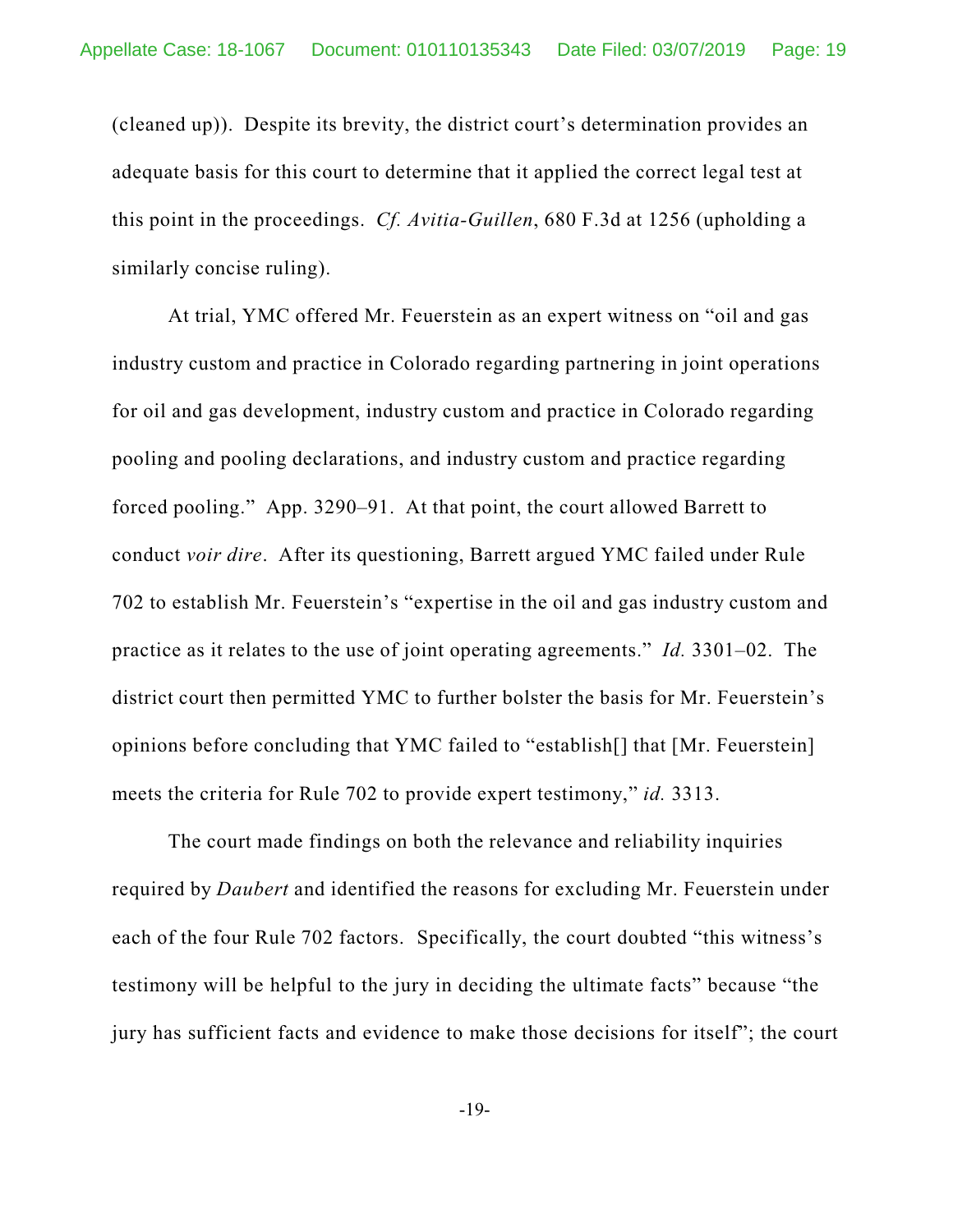disputed whether Mr. Feuerstein "has established unique facts or data pertaining to this case that are unique sufficient to qualify him as an expert"; the court "found nothing in [Mr. Feuerstein's] expert report that was tendered that even mentions principles or methods, no criteria and principles by which his opinion could be measured"; and the court determined Mr. Feuerstein had not "sufficiently and reliably applied those principles and methods to the fact of this case." App. 3313–15.

YMC argues the court abused its discretion in the way it resolved the challenges to YMC's expert. First, YMC says the court should have conducted a more robust pretrial hearing on reliability and relevance of the proposed testimony. But the court was not required to hold a formal *Daubert* hearing at that time. *See Goebel*, 215 F.3d at 1087 (explaining the court's discretion in its manner of fulfilling the gatekeeper function).

Second, YMC contends the district court's manner of exercising the gatekeeper function (namely, by holding an impromptu *Daubert* hearing in front of the jury) was an abuse of discretion. But a judge does not abuse his discretion by conducting a *Daubert* hearing in the presence of the jury through direct examination and *voir dire*. *See Goebel*, 215 F.3d at 1087; *see also* 29 Charles Alan Wright et al., Fed. Prac. & Proc. Evid. § 6270 (2d ed., Nov. 2018 update) (The "trial court could decide to forego a formal *Daubert* hearing outside the

-20-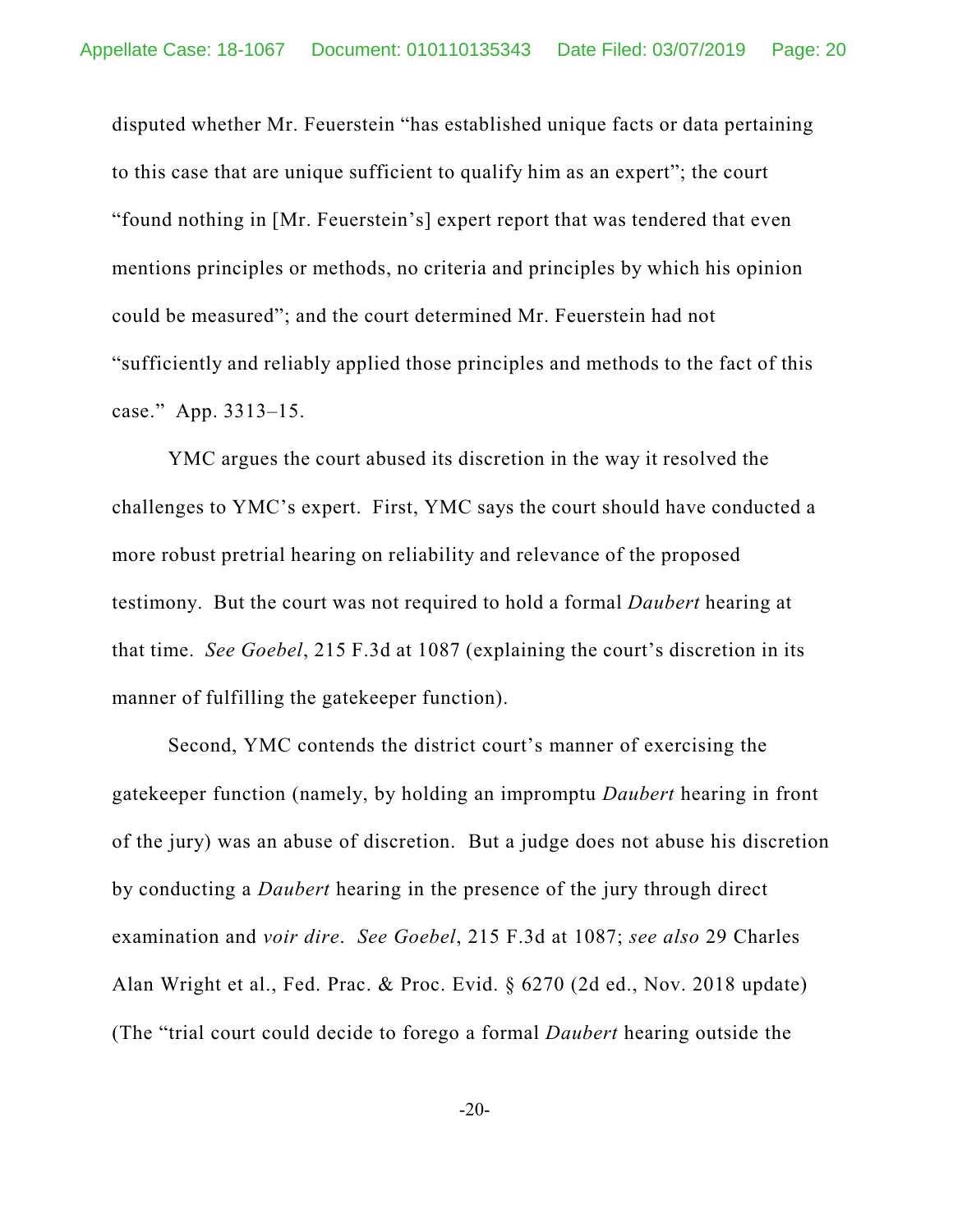presence of the jury. In lieu of such a hearing, the court could conduct a *voir dire* examination of the witness or permit the proponent of the expert testimony to establish the necessary foundation on direct examination, through affidavits, or in other ways." (footnotes omitted)). The district court's decision to hold an informal *Daubert* hearing in front of the jury was therefore not an abuse of discretion.

Finally, YMC contends the district court's trial decision to exclude all of Mr. Feuerstein's testimony was an abuse of discretion. But YMC does not explain precisely how the court abused its discretion in excluding Mr. Feuerstein except by reiterating its claim that Mr. Feuerstein is a qualified expert. No one disputes Mr. Feuerstein is a well-respected and experienced oil and gas attorney. But reasonable minds could disagree about whether his proposed testimony would have been helpful to the jury in deciding the ultimate facts. And other than reiterating its claim that Mr. Feuerstein had specialized expertise, YMC fails to rebut the other three Rule 702 bases for the district court's ruling, even though it would have to succeed on all four to prevail. Nowhere in its opening brief does YMC explain with any specificity what evidence its expert would have provided to the jury, nor does it set forth in any detail the factual basis for the proposed testimony, the methodology by which it was developed, or its application to the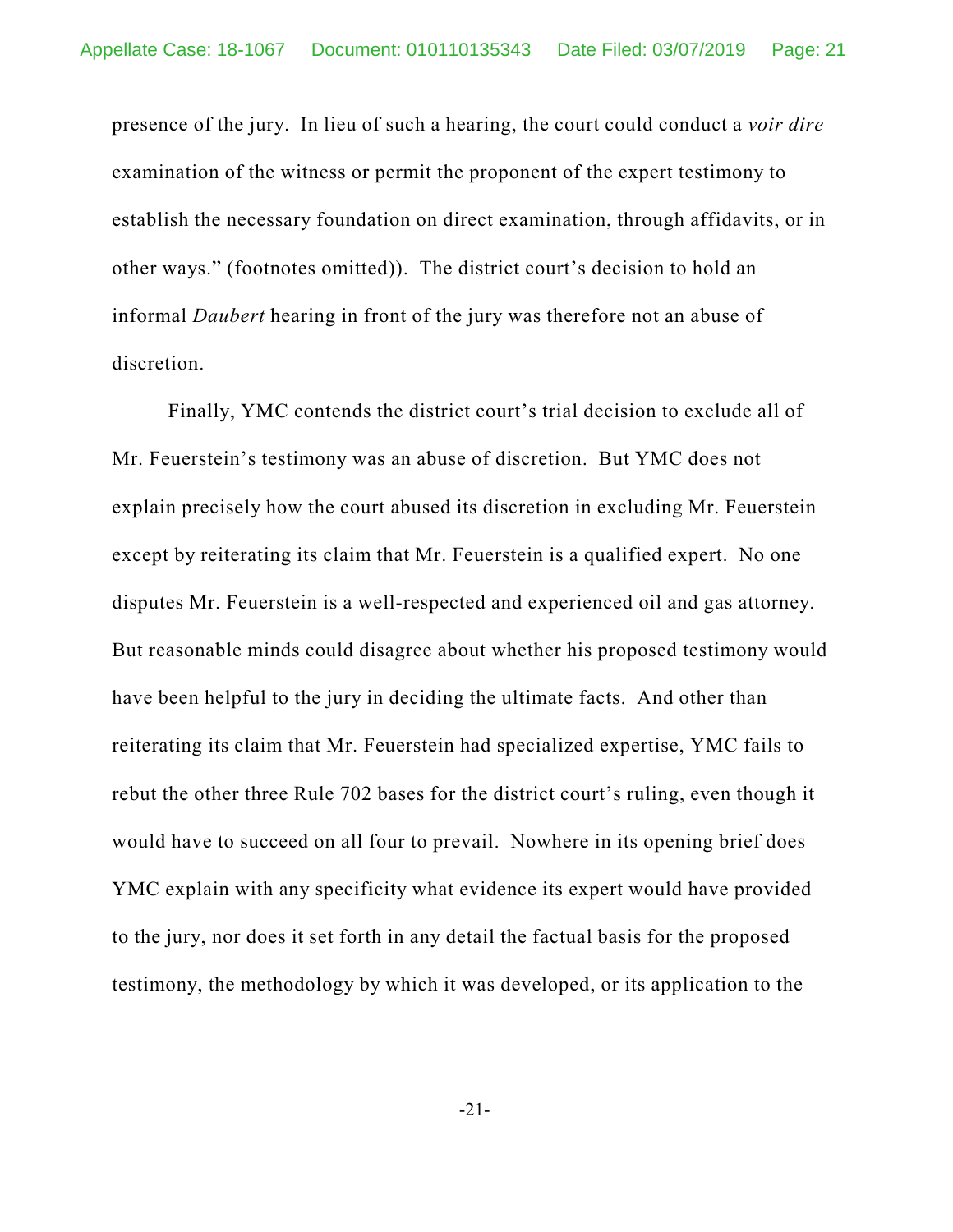facts of the case. Without these arguments, we cannot evaluate, let alone reverse, the reasoning of the district court.

Our review "will not disturb the [exclusion of an expert] unless it is arbitrary, capricious, whimsical or manifestly unreasonable, or we are convinced that the district court made a clear error of judgment or exceeded the bounds of permissible choice in the circumstances." *Nacchio*, 555 F.3d at 1241 (internal quotation marks omitted). Given the circumstances here, the district court did not abuse its discretion.

### *2. Improper Influence on the Jury*

Finally, YMC contends the district court improperly influenced the jury in its comments excluding Mr. Feuerstein's testimony. In particular, it objects to the court's comment that "the evidence that has already been before this jury is sufficient for the jury to be able to address these issues and [they] will not need an opinion from an outside source on those subjects." App. 3314. YMC contends this statement amounted to an endorsement of Barrett's expert witness testimony, which the jury had heard the day before and which YMC had not objected to. YMC argues the court thus usurped the fact-finding role of the jury and the only proper recourse is a mistrial.

We review de novo the district judge's comments on the evidence. *See United States v. Nickl*, 427 F.3d 1286, 1293 (10th Cir. 2005). "We review denial

-22-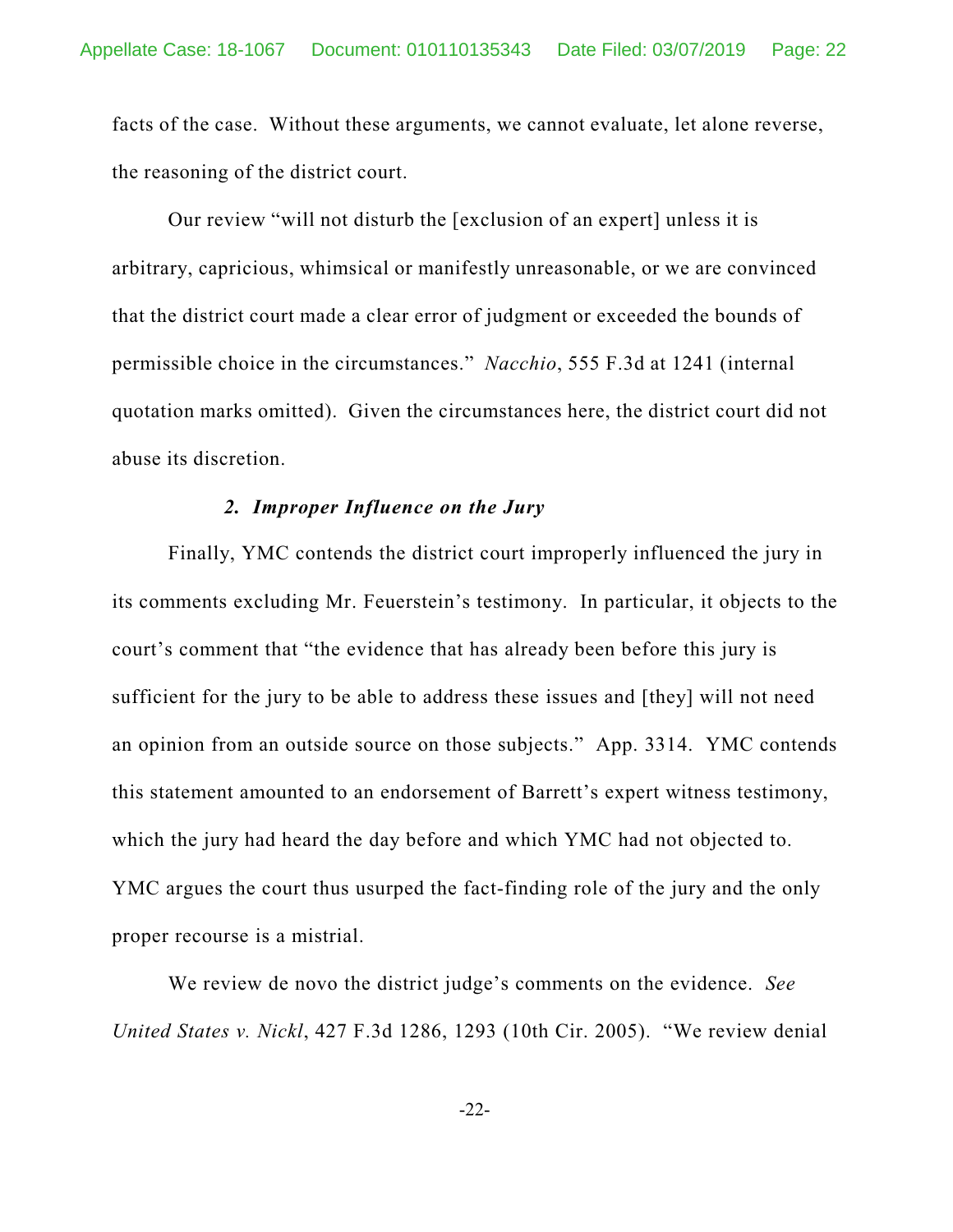of a mistrial for abuse of discretion." *N. Am. Specialty Ins. Co. v. Britt Paulk Ins. Agency, Inc.*, 579 F.3d 1106, 1112 (10th Cir. 2009).

"[W]e have explained that a federal district court judge has the unquestioned right to comment reasonably upon the evidence, and to express his opinion of it, provided it is made clear to the jury that it is not bound by his views and that they are the sole judges of the facts." *United States v. Olea-Monarez*, 908 F.3d 636, 640 (10th Cir. 2018). A judge's statements must not "prevent a fair and dispassionate consideration of the evidence by the jury." *United States v. Sowards*, 339 F.2d 401, 403 (10th Cir. 1964).

After the court's ruling excluding Mr. Feuerstein's expert testimony, the court briefly recessed. Before the jury returned, YMC objected that the court should not have allowed the Rule 702 proceeding to be conducted in front of the jury. The court observed that YMC never asked it to make its Rule 702 findings outside the presence of the jury. The court therefore denied the motion for a mistrial. Nevertheless, upon the jury's return from recess, the court agreed to issue a curative instruction telling the jury not to draw any inference regarding the weight of the evidence from its exclusion of Mr. Feuerstein's testimony.<sup>3</sup>

 $3$  The curative instruction stated:

My ruling on the whether Mr. Feuerstein was an expert or not was addressed entirely to whether he had the unique experiences that (continued...)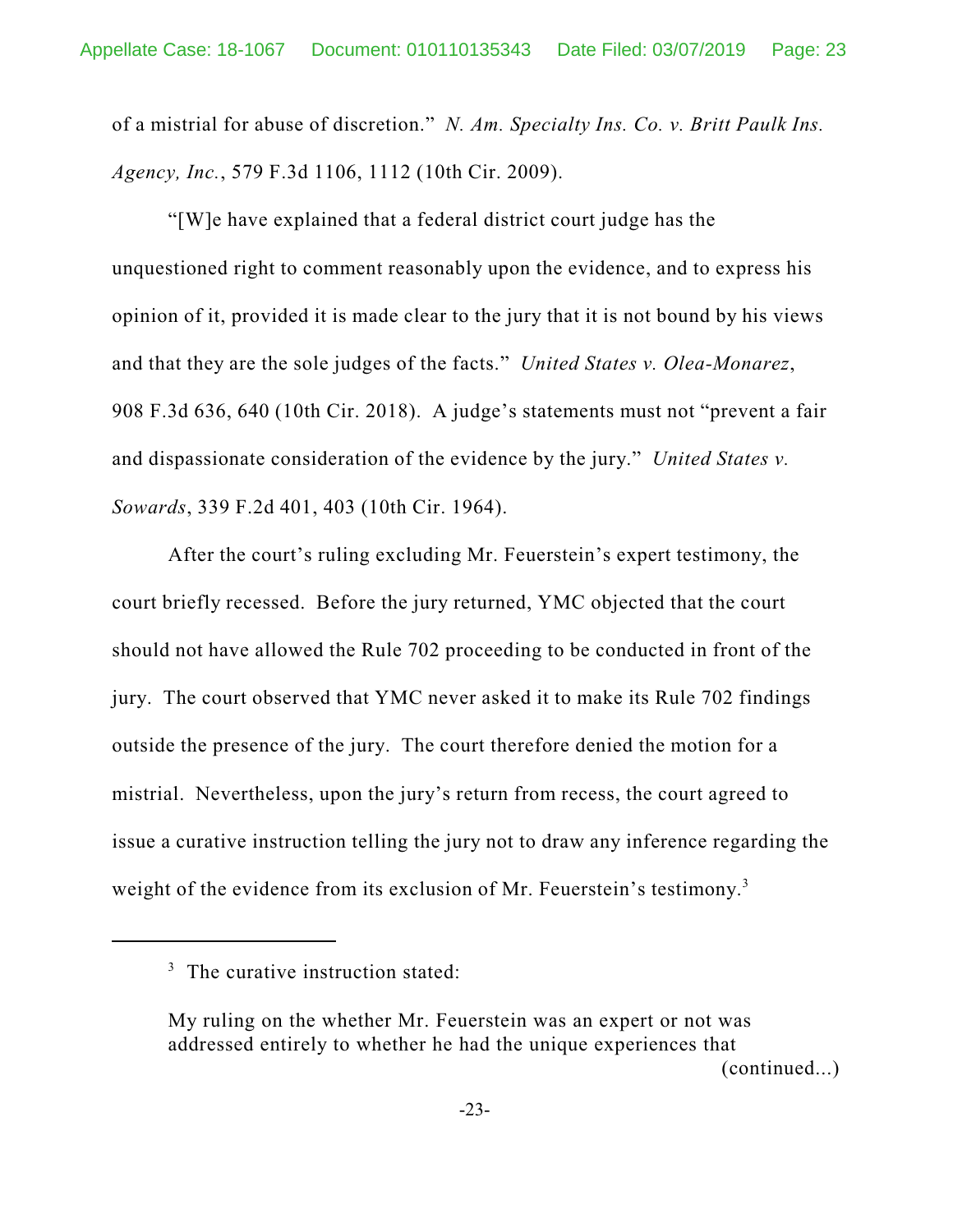We do not think the court's comments improperly influenced the jury for two reasons. First, the court's statement occurred in the context of its evaluation of Mr. Feuerstein's qualifications to opine on oil and gas custom and practice. The court's statement should be read in that context: Mr. Feuerstein's "specialized knowledge" would not "be helpful to the jury in deciding the ultimate facts" because the court reasonably determined his testimony failed to meet all of the requirements of Rule 702. In this context, the district court's comments on the evidence were reasonable.

App. 3324–25.

 $3$ (...continued)

would qualify him as an expert under the four very precise criteria of Rule 702. It has nothing to do with the merits of the case. I didn't address the merits of the case. I truly don't have an opinion on the merits of the case. You have heard the evidence from two very fine lawyers, and you are going to have to decide that. My question was only whether this expert had some unique expert skills that could be brought to bear that would be helpful to you, over and above what the evidence showed, that you would need his assistance. And my ruling was exclusively and limited to the fact that this particular witness I did not think had the—met the four criteria that I must apply to determine that he had unique skills to testify in a way that would be helpful to you, over and above everything else you have heard. So I just wanted to be very clear that I am making no comment on this case and truly to assure you that I do not have an opinion on the outcome of this case. That's your prerogative, not mine. And for that reason, because I don't have to have an opinion, I truly have not formed an opinion.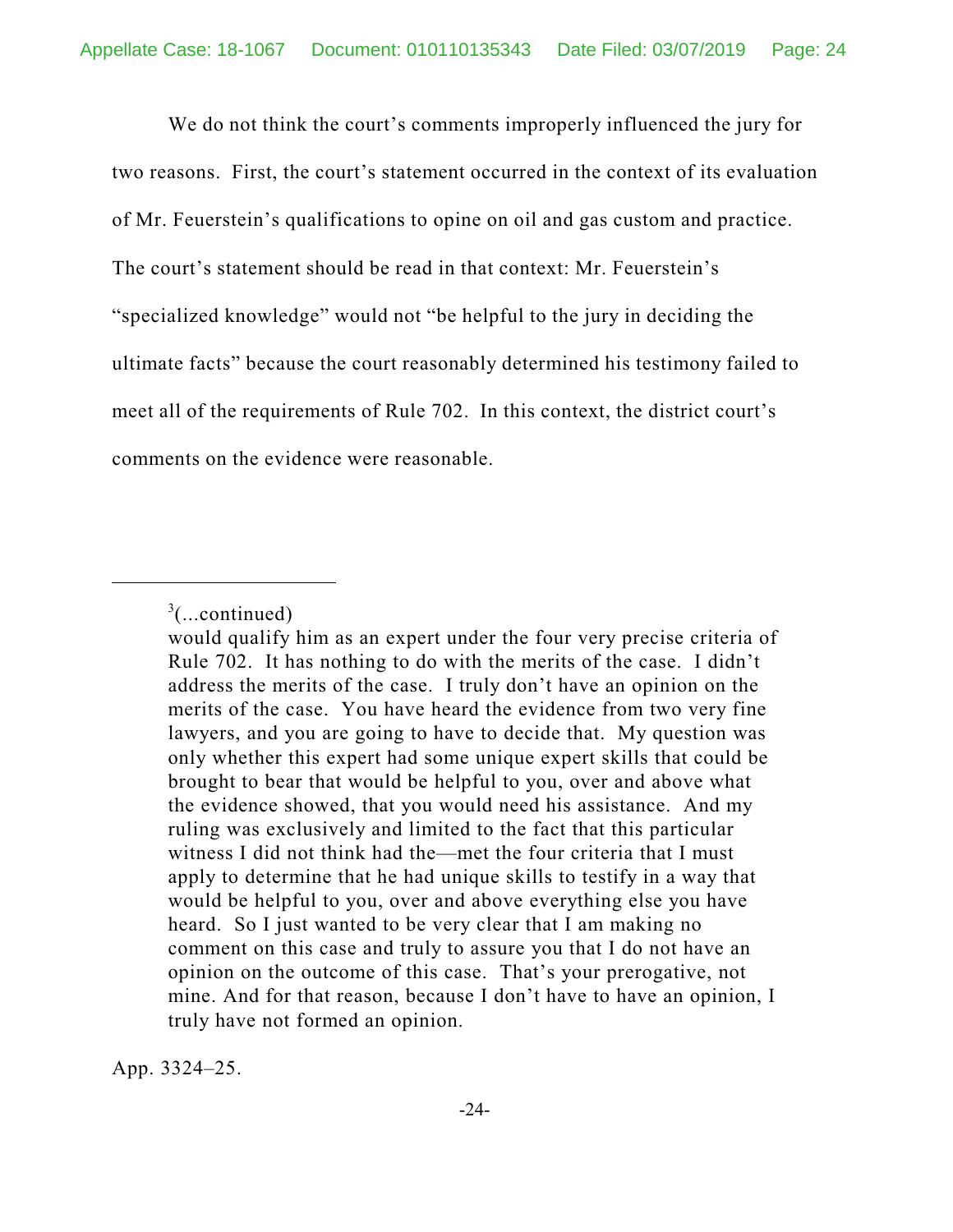Second, the court's curative instruction clarified that it held no view about the persuasive value or impact of the evidence—its determination was limited to the qualifications of the proffered expert witness. *See Olea-Monarez*, 908 F.3d at 640 ("The district court made no comment regarding the persuasive value or impact of any evidence presented in the case. In essence, the district court told the jury to go back and look at the evidence, which it was well within its discretion to do."). "We have held curative instructions—issued promptly . . . and specifically addressing the precise impropriety complained of—can go far in erasing prejudice occasioned by an improper remark." *Whittenburg v. Werner Enters. Inc.*, 561 F.3d 1122, 1131 (10th Cir. 2009). Given the context, including the court's prompt and precise curative instruction and YMC's failure to object to Barrett's expert witness, we cannot assume the court's comments during the *Daubert* hearing improperly lent weight to Barrett's evidence at YMC's expense.

We therefore conclude that the court's comments during the *Daubert* hearing held before the jury did not prevent a fair and dispassionate consideration of the evidence. Furthermore, we find that the court's curative instruction clarified and averted any improper inference jurors might have derived from its remarks. Because it does not "clearly appear that the challenged remarks influenced the verdict," denying the motion for mistrial was not an abuse of discretion. *See Britt Paulk*, 579 F.3d at 1112.

-25-